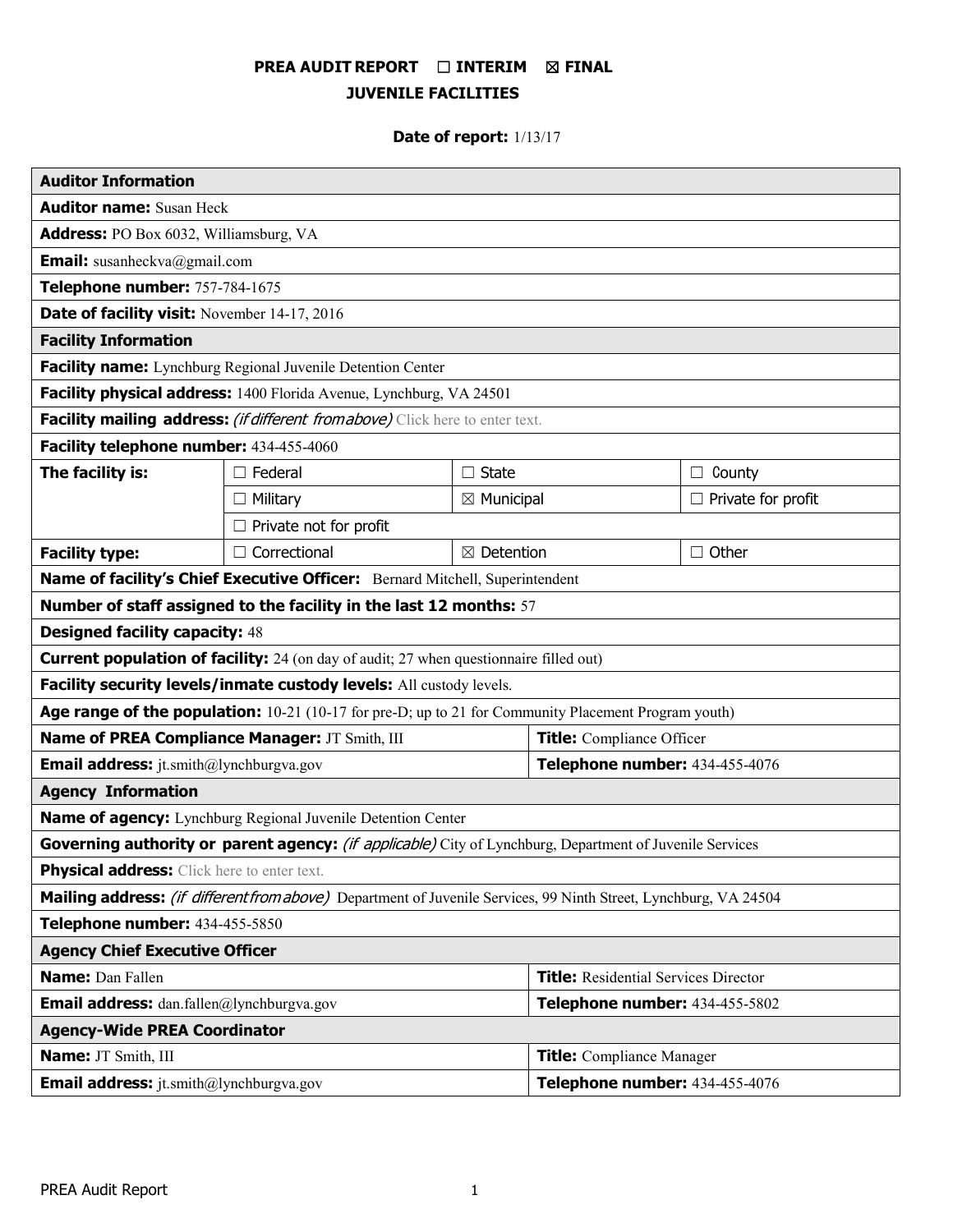#### **AUDITFINDINGS**

# **NARRATIVE**

The City of Lynchburg, VA Department of Juvenile Services' Lynchburg Regional Juvenile Detention Center (LRJDC) serves the cities of Lynchburg and Bedford, and the counties of Amherst, Appomattox, Bedford, Campbell, Charlotte and Nelson. The mission of the LRJDC is to serve at-risk youth and families who are before the 24th Judicial Juvenile and Domestic Relations Court by providing a continuum of services that include prevention, early intervention, residential services, home- based services and secure detention. Programs are based on a restorative justice model which emphasizes public safety, accountability and rehabilitation.

The Juvenile Services Director provides leadership and supervision to the Division's residential youth programs: Lynchburg Regional Juvenile Detention Center, Lynchburg Youth Group Home and the non-residential programs: Post-Dispositional services, Outreach Detention Services (GPS), Community Casework Services, Residential Aftercare Program, Youth and Prevention Services and Comprehensive Services Act (CSA).

The on-site portion of the audit of the LRJDC started on November 14, 2016 and concluded on November 17, 2016. This auditor met with the PREA Coordinator/PREACompliance Manager to finalize staff interview schedules and select residents to interview. The facility tour was conducted on 11/14/16 and included the PREA Coordinator and the Superintendent of the facility. All areas of the facility were toured; a detailed description of the tour is below under "Description of Facility Characteristics". The facility has a capacity of 48.

On the day of the audit, 24 youth were in population at LRJDC. Twelve of the residents (called detainees at this facility) were interviewed. At least two residents from each housing unit were interviewed, chosen randomly from the daily population sheets. No residents had reported abuse while at the facility; one resident reported being a prior victim of sexual abuse during intake screening and a speciality interview was conducted with this resident to determine if a follow-up meeting with a medical/mental health professional had been offered (facility was in compliance).

The facility reports having 57 staff; there are 24 youth counselors (direct care staff). Twelve random staff interviews were conducted with youth counselors, including staff from all three shifts and covering multiple units (this number includes both full and part-time/relief workers). Since this is a small facility without designated staff for its Intake Unit, two staff (different shifts) who took part in random staff interviews were also interviewed as staff who conduct resident education at intake and administer vulnerability assessments. In addition to interviews conducted with youth counselors, 19 speciality interviews were conducted with other staff members based on job functions and duties at the facility. In total, 31 distinct interviews were conducted with staff at LRJDC (approximately 54% of staff took part in some part of the interview portion of the on-site audit).

Facility policy states that all allegations of sexual abuse and sexual harassment are investigatied; the facility's Compliance Officer (who serves as the PREA Coordinator/PREA Manger for the facility) was designated to handle administrative and sexual harassment investigations; he has taken the Investigator Training provided by the PRC through NIC. This auditor recommended that another administrative staff member be trained as an investigator to ensure proper handling of administrative investigations of sexual abuse or sexual harassment. The facility has identified additional persons for this duty but as of the writing of this final report that training has not occurred. Criminal investigations are referred to the Lynchburg Police Department. Although there is not an MOU in place with the Lynchburg Police Department, there is a memo from the Deputy Police Chief stating that they will do all the investigations, that the Lynchburg Police Department(LPD) is the designated investigative agency. LPD has the legal authority to conduct such investigations. There is an memorandum on file detailing the Lynchburg Department of Social Services role in any investigation; since Lynchburg Social Services (including Child Protective Services) is in the same department (Lynchburg Juvenile Services) as LRJDC, any allegation received by City of Lynchburg Child Protective Services will be referred to the Department of Child Protective Services in a neighboring jurisdiction to avoid any conflict of interest. Victim advocates for emotional support services related to sexual abuse may be accessed 24/7 by calling the YWCA of Central Virginia, Sexual Assault Response Program (SARP).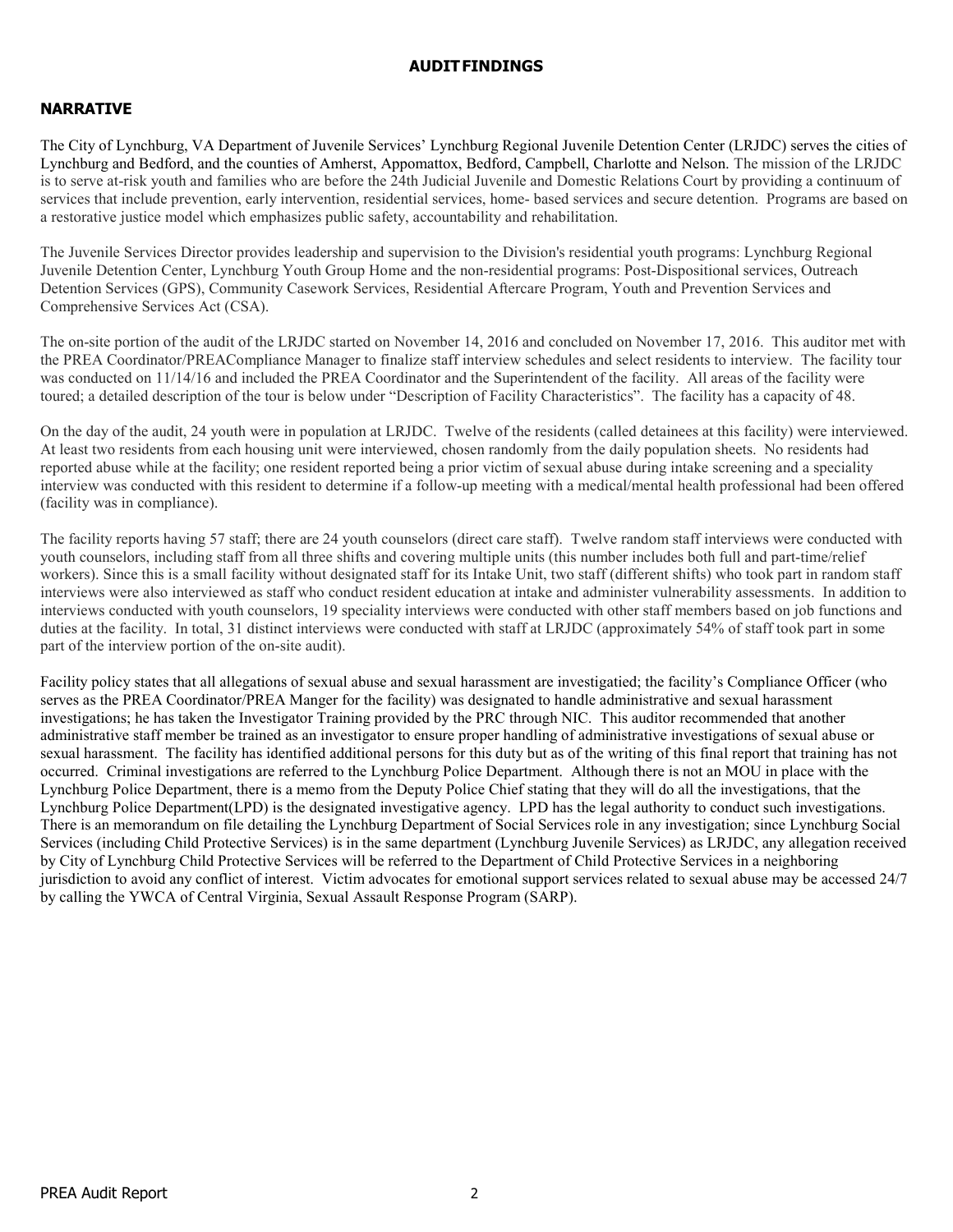### **DESCRIPTION OF FACILITY CHARACTERISTICS**

Lynchburg Regional Juvenile Detention Center is a one-story, mostly brick and concrete building which houses both male and female detainees from the ages of 10-21. All custody levels are represented in the resident population; the facility houses youth prior to commitment to the Department of Juvenile Justice and also has one unit with residents who are committed to the state and are serving their lengths of stay (LOS) locally.

The facility was built in 1997, and has four housing units with classrooms joining three of the housing units. The Notice of PREA Audit was plainly visible on the front door of the building and was posted in all housing units and throughout the building where staff and residents could see them. The lobby area holds a bulletin board with information for all visitors; this auditor suggested adding more PREA information (such as posters and information on how to make a third party report) to this bulletin board. A door on the right of the lobby leads to the administrative offices and a door straight ahead leads into the housing units and main portion of the building. A small area just through the lobby door leading into the main part of the building houses an area that is used for video hearings/conferences. The next door leads to the main part of the building which houses resident housing units, classrooms, the gym, the medical unit, an area designated for the mental health clinician's office, the kitchen, and the Intake Unit.

To the left after entering this main part of the building is the door to the gym. The gym is covered well by cameras and has PREA posters. The Control Room is just past the doorway to the gym and serves as the hub of control for the facility. Control room staff monitor an electronic system which opens doors and monitors movement throughout the building. Control room staff also control and view a large monitor showing the feeds from the facility's 40 cameras. The monitor faces the control room staff (not able to be viewed by residents). This auditor reviewed the camera feeds and no cameras view residents while bathing or conducting personal hygiene. This area has large clear windows on three sides that look at the main hallways and across to interview rooms used for attorney meetings, etc., and the large activity rooms of three housing units. Cameras and video monitoring are well positioned throughout the building, also covering the outside recreation area, the sally port area and the front of the facility.

Three resident housing units are along this main corridor and face the control room. Each housing unit consists of a large activity/living room where residents have groups, enjoy free time, watch television, and eat meals; a classroom connects to each of these areas. Both the activity/living room and the classrooms have walls that are half glass, making most activity clearly visible to the control room and anyone walking in the main hallway. A hallway at the back of each large activity/living room leads to the shower area (two shower rooms for one person at a time) and 16 single occupancy sleeping rooms in two of the housing units and eight single occupancy rooms in the third unit-Unit C (houses female residents). Also attached to each of the living areas is a small interview room with half glass walls on two sides and doors which lead both to the hallway and into the living unit. These rooms are used for attorney visits and other interview or meeting needs. One of the rooms also holds a telephone available to make calls to Child Protective Services. This auditor suggests the posting of outside advocacy and reporting resources be posted beside this phone. This part of the facility has excellent visibility. PREA posters were clearly evident and included posters in Spanish. There were reminders to staff to announce opposite gender posted on doors to the living units. The Notice of Audit was posted in all three of these living units.

To the right after entering the main part of the building the hallway branches into four distinct areas including the fourth living unit; the medical/mental health offices and staff locker and lounge areas; the kitchen; and the inake area with sally port. The fourth housing unit is currently used for the Community Placement Program (residents in this unit are committed youth serving their lengths of stay locally); residents can be up to age 21 in this unit. The unit is basically the same as the other units with a main living/activity area and eight single occupancy rooms. There is no classroom attached to this housing unit. The principal's office is in this unit and is the first door on the way to the residents' sleeping rooms; its window was covered by an almost opaque spray paint. This auditor suggested that the window covering be removed due to the location of the office; maintenance was called and a work order was filled out. There were two small posters in this unit; the PREA Coordinator and Superintendent stated that larger posters had been in the unit and the PREA Coordinator ordered replacement posters for the entire facility before the end of the on-site audit. (Pictures of the new posters mounted on the walls in housing units were subsequently sent for review.)

The door to the kichen is just past the door to the third housing unit. No residents are ever in the kitchen for dining or for any other purpose. The Notice of Audit was on the wall.

The Intake Unit is just past the kitchen and has five single occupancy rooms, a shower, and an office for intake use. The sally port is off this area and is the main entry point for residents. Both male and female residents may reside here when first brought in and before being assigned to a housing unit. There is a sign on the entrance to the unit alerting staff as to the gender of youth residing in the Intake Unit at any given time. Showers serve both genders, one resident at a time. The shower area cannot be viewed from the individual rooms. There is a storage area beside the shower area that houses clothing and hygiene items; this auditor suggested keeping this area secured at all times although there is excellent staff and camera coverage for this area. There are PREA posters in this area.

The medical unit is directly across the hall from the Intake Unit facing the activity room of the fourth housing unit (Unit D). It houses the nurse's office, a small exam room with adequate privacy, and the office for the mental health professional (CSB staff). The facility has a nurse on staff who is at the facility five days a week. In the event of a sexual assault, residents are transported to Lynchburg General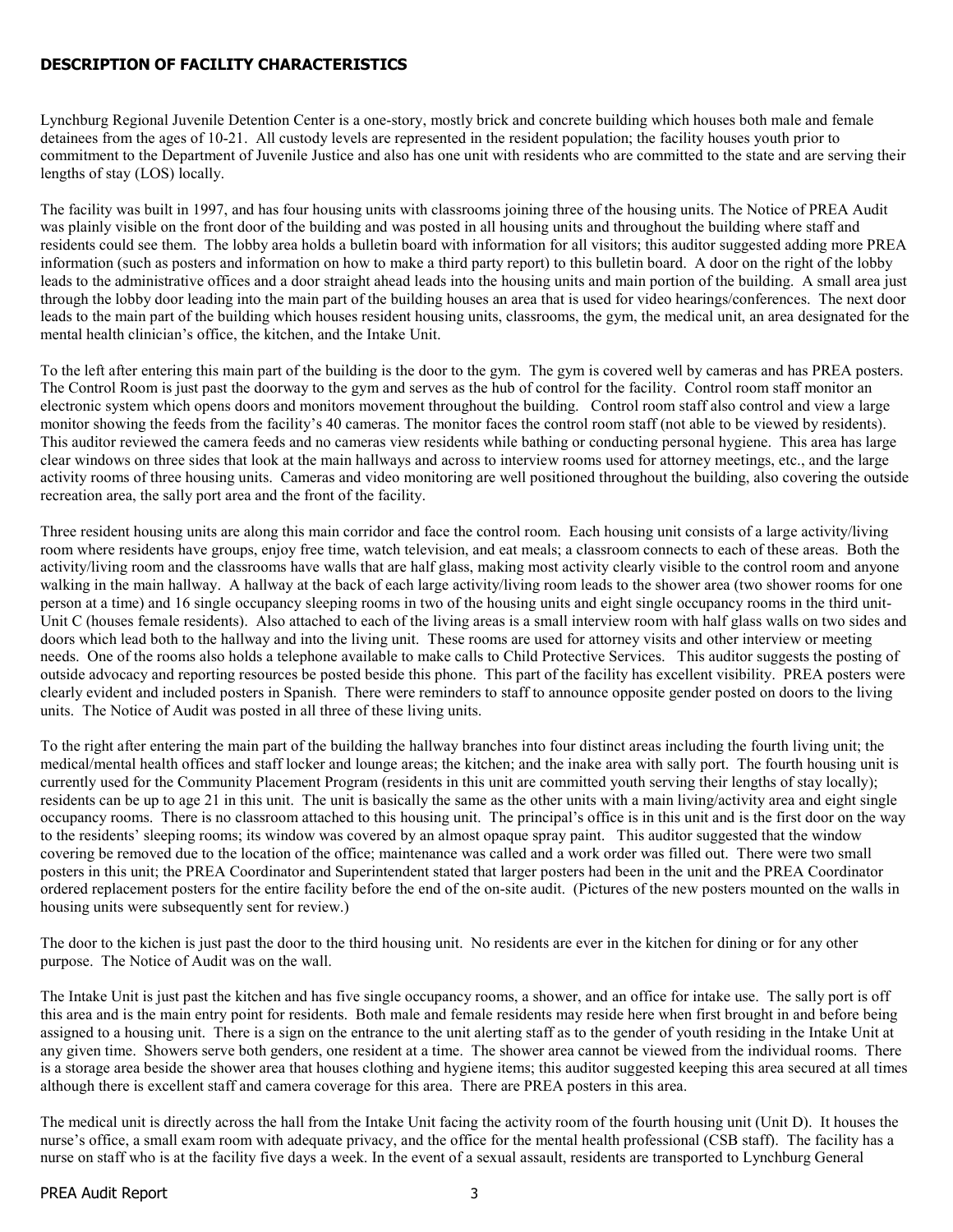Hospital which has SAFE/SANE staff on duty or on call 24/7. The laundry room, staff locker rooms and staff lounge are physically located behind the medical area; the door to this area is located on the main hallway. There is a door to the outside from the staff lounge.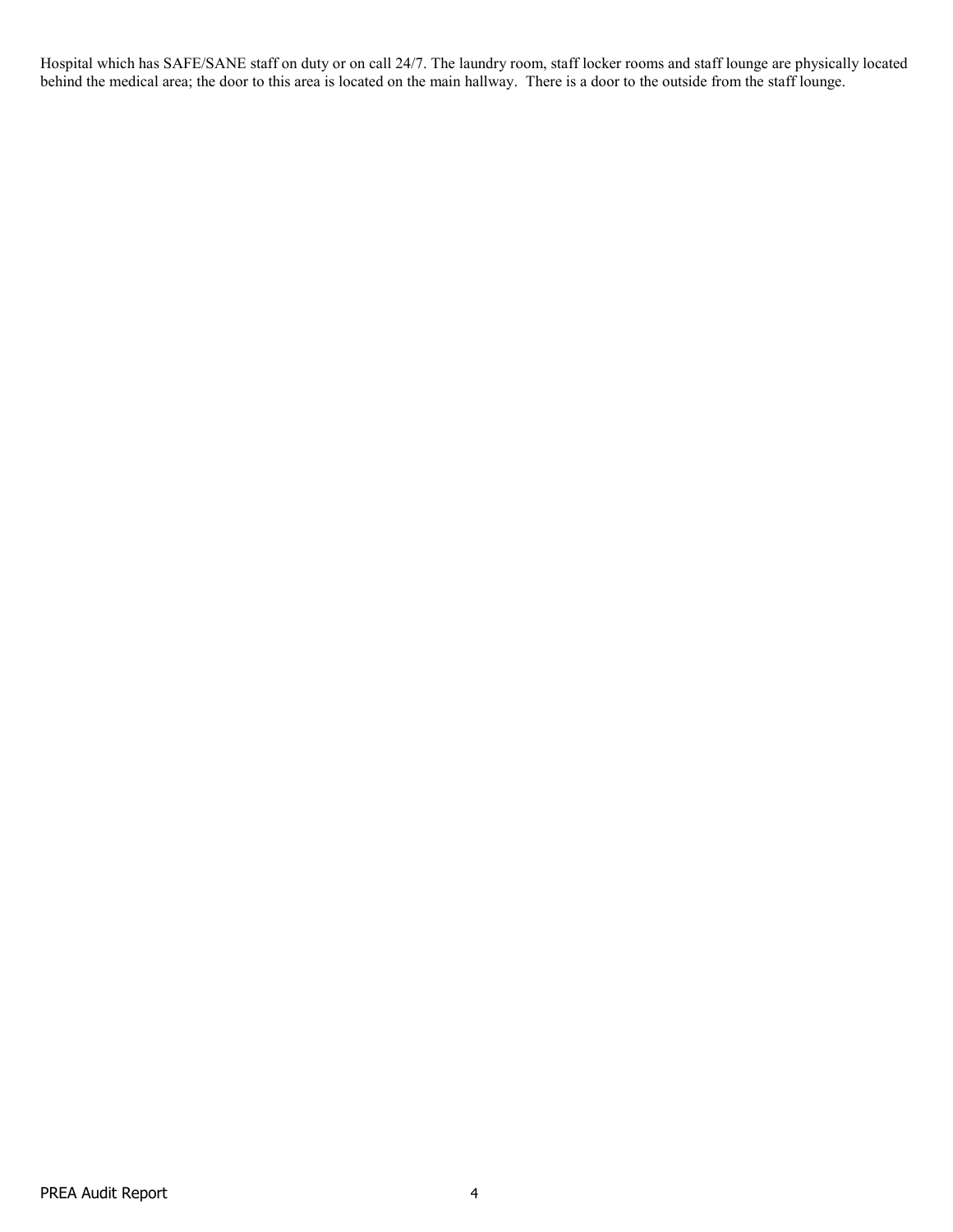### **SUMMARY OF AUDIT FINDINGS**

The on-site audit of Lynchburg Regional Juvenile Detention Center (LRJDC) was completed on November 17, 2016.

Compliance with the PREA standards and a true commitment to keep residents in their care safe and free from sexual abuse and sexual harassment is evident at LRJDC. All staff interviewed expressed faith in their administrative team and a genuine concern for the residents.

Sincere thanks to JT Smith (PREA Coordinator/PREA Compliance Manager) for his help throughout the on-site audit process and throughout this interim period. His responsiveness to questions and quick turnaround on needed changes contributed greatly to the ability to provide this report in a timely manner. His dedication to this facility was evident from the beginning and is to be commended. He sees this initial audit as a first step and was planning future efforts as this audit was concluding.

Number of standards exceeded: 1

Number of standards met: 38

Number of standards not met: 0

Number of standards not applicable: 3-115.312-this facility does not contract with other facilities for the confinement of its youth; 115.352 Exhaustion of Administrative Remedies; 115.366-Virginia is a non-union state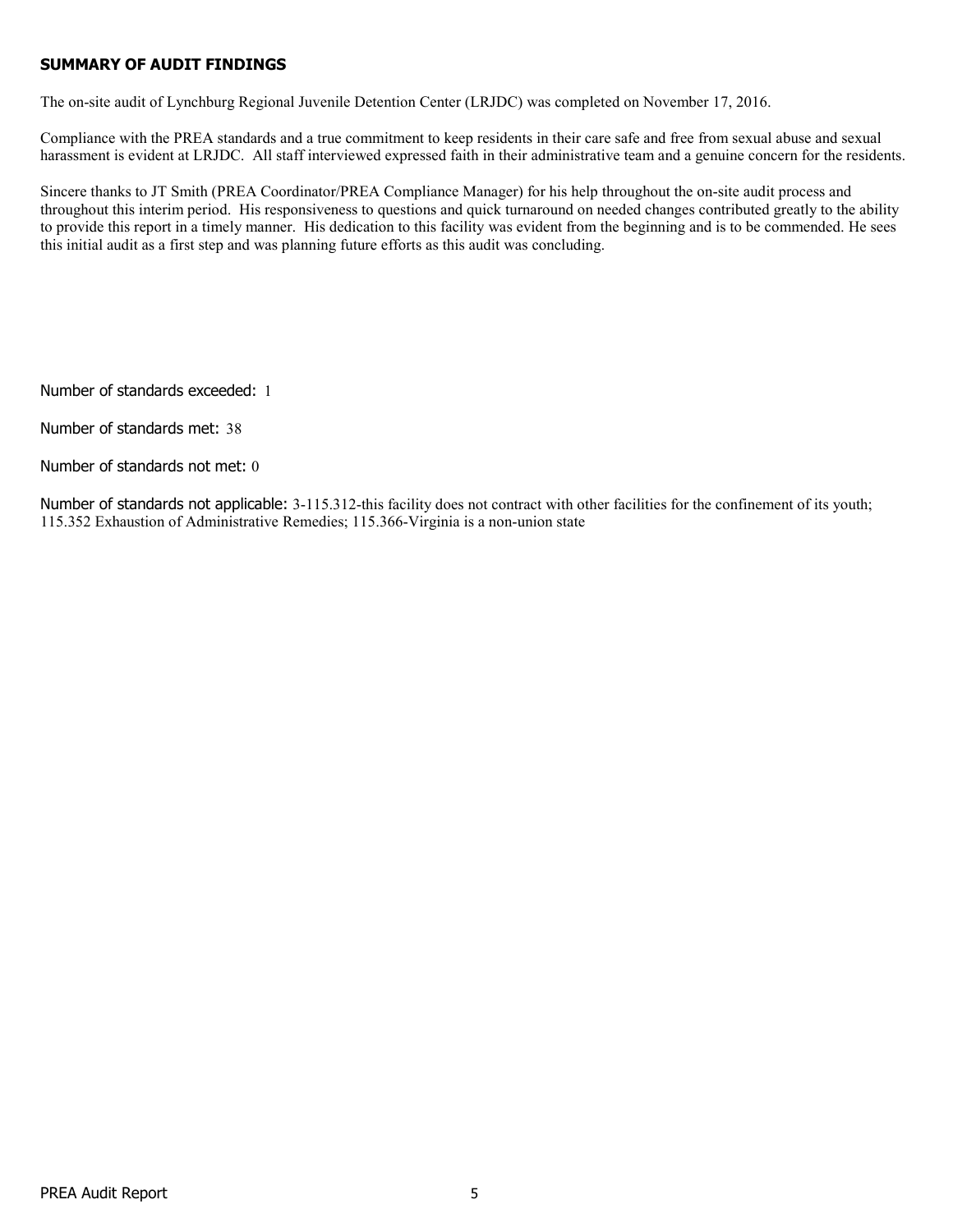### **Standard 115.311 Zero tolerance of sexual abuse and sexual harassment; PREA Coordinator**

- ☐ Exceeds Standard (substantially exceeds requirement of standard)
- $\boxtimes$  Meets Standard (substantial compliance; complies in all material ways with the standard for the relevant review period)
- ☐ Does Not Meet Standard (requires corrective action)

**Auditor discussion, including the evidence relied upon in making the compliance or non-compliance determination, the auditor's analysis and reasoning, and the auditor's conclusions. This discussion must also include corrective action recommendations where the facility does not meet standard. These recommendations must be included in the Final Report, accompanied by information on specific corrective actions taken by the facility.**

Evidence:

Lynchburg Regional Juvenile Detention Center and Lynchburg Youth Group Home Prison Rape Elimination Act Policy\*, A. Zero Tolerance

SOP 58, Prevention and Intervention of Sexually Abusive Behavior

Reviewed job description of Compliance Manager/Lynchburg Youth Group Home

Interview with PREA Coordinator/Compliance Manager

\*Note: The Lynchburg Regional Juvenile Detention Center and the Lynchburg Youth Group Home Prison Rape Elimination Act Policy is hereafter referred to as the "PREA Policy" in this document.

PREA Policy clearly articulates Zero Tolerance policy. In addition, SOP 58 "Prevention and Intervention for Sexually Abuse Behavior" addresses Zero Tolerance goals and expectations and disciplinary strategies for staff (including contractors and volunteers) and residents.

PREA Coordinator position is not on an organizational chart; a newly created job description, "City of Lynchburg Juvenile Services Certification and Training Manager", articulates PREA compliance responsibilities and will be in place in the next year. At the time of this audit, a memorandum from the Director of Residental Services designates JT Smith, Lynchburg Youth Group Home Compliance Officer, as the PREA Coordinator for the agency and as PREA Compliance Manager for this facilty. The agency has two residential facilities; Lynchburg Regional Juvenile Detention Center (LRJDC) and Lynchburg Youth Group Home (LYGH). Lynchburg Youth Group Home Compliance Officer/PREA Coordinator reports to Director of Lynchburg Juvenile Services and has the time and authority to fulfill this duty.

# **Standard 115.312 Contracting with other entities for the confinement of residents**

- ☐ Exceeds Standard (substantially exceeds requirement of standard)
- $\boxtimes$  Meets Standard (substantial compliance; complies in all material ways with the standard for the relevant review period)
- ☐ Does Not Meet Standard (requires corrective action)

**Auditor discussion, including the evidence relied upon in making the compliance or non-compliance determination, the auditor's analysis and reasoning, and the auditor's conclusions. This discussion must also include corrective action recommendations where the facility does not meet standard. These recommendations must be included in the Final Report, accompanied by information on specific corrective actions taken by the facility.**

Evidence:

PREA Policy, B. Contracting with other entities for the confinement of residents.

This standard does not apply to this facility. It does not contract with any other agency for the confinement of its residents.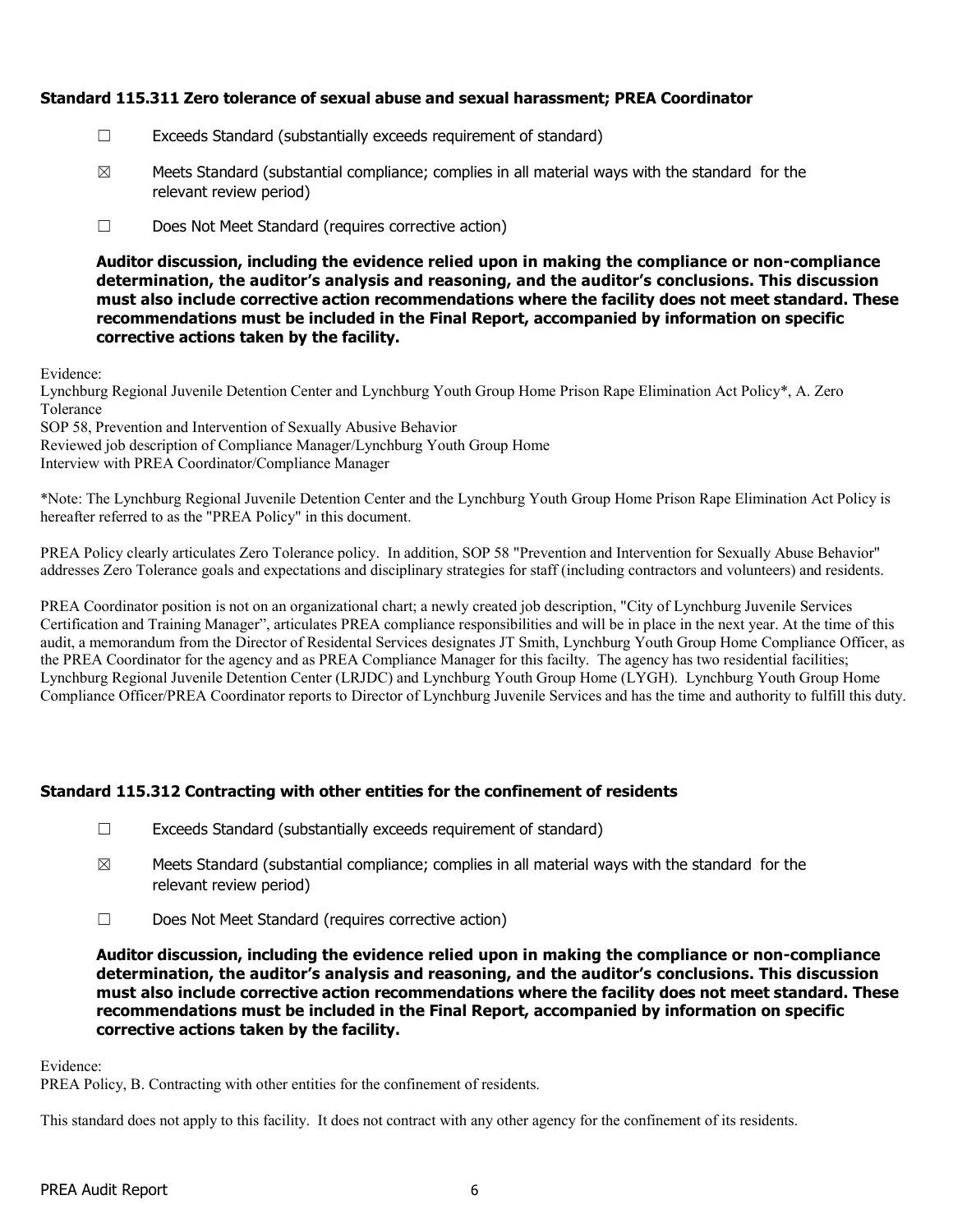### **Standard 115.313 Supervision and monitoring**

- ☐ Exceeds Standard (substantially exceeds requirement of standard)
- $\boxtimes$  Meets Standard (substantial compliance; complies in all material ways with the standard for the relevant review period)
- ☐ Does Not Meet Standard (requires corrective action)

**Auditor discussion, including the evidence relied upon in making the compliance or non-compliance determination, the auditor's analysis and reasoning, and the auditor's conclusions. This discussion must also include corrective action recommendations where the facility does not meet standard. These recommendations must be included in the Final Report, accompanied by information on specific corrective actions taken by the facility.**

Evidence:

PREA Policy, C. Supervision and monitoring Lynchburg Regional Juvenile Detention Center Operational and Policy Manual, Supervision and Control SOP 61, Unannounced Rounds Interview with Superintendent Interview with administrative staff who conduct unannounced rounds Review of Unannounced Rounds log Meeting notes for annual review of staffing plan Form documenting staffing plan review with signatures

Staffing at this facility is currently 1:10 but is on target for meeting the 2017 1:8 PREA requirement. Lynchburg Regional Juvenile Detention Center and Lynchburg Youth Group Home Staffing Plan details staffing plan currently in effect at LRJDC and LYGH under Commonwealth of Virginia's Department of Juvenile Justice standards and also under PREA standards. The superintendent stated that the facility routinely reviews its staffing needs and calls in additional help when necessary. This happens during administrative team staff meetings but prior to audit had not been formally documented as required by the PREA standard. This formal process was instituted in January, 2017 with a newly revised staffing plan detailing all elements in the standard and a place for annual review signatures. In addition, City of Lynchburg, VA, Lynchburg Regional Juvenile Detention Center Operational and Policy Manual, Supervision and Control, pg. 39 describes supervision procedures in detail. Superintendent stated facility has good coverage and a good cadre of relief staff to help the facility maintain its staffing ratio. There have been no incidents of failing to adhere to the staffing plan. Interview with PREA Coordinator and Superintendent indicate that close attention is given to each element of the standard, especially since this facility houses both male and female residents.

The formal annual staffing plan review as required by PREA standards is a new practice for this facility. The PREA Policy now includes all elements of the standard to be considered in the annual review of the staffing plan. The facility has developed a Staffing Plan review document that includes signatures lines for the Director of Residental Services and the PREA Coordinator. During the on-site audit de-brief meeting the decision was made to designate a specific Administrative Team monthly meeting for this review each year to ensure it receives the required focus.

This auditor reviewed Unannounced Rounds Log and encouraged making them more "PREA specific" to differentiate them from regular management rounds. This facility's Administrative Management Team adheres to "Management by Walking Around" and makes rounds daily at various times during the day. Staff and residents are accustomed to seeing the Administrative Staff throughout the building. Unannounced Rounds Log covers all areas of the facility and covers all shifts, day and night.

# **Standard 115.315 Limits to cross-gender viewing and searches**

- ☐ Exceeds Standard (substantially exceeds requirement of standard)
- $\boxtimes$  Meets Standard (substantial compliance; complies in all material ways with the standard for the relevant review period)
- ☐ Does Not Meet Standard (requires corrective action)

PREA Audit Report 7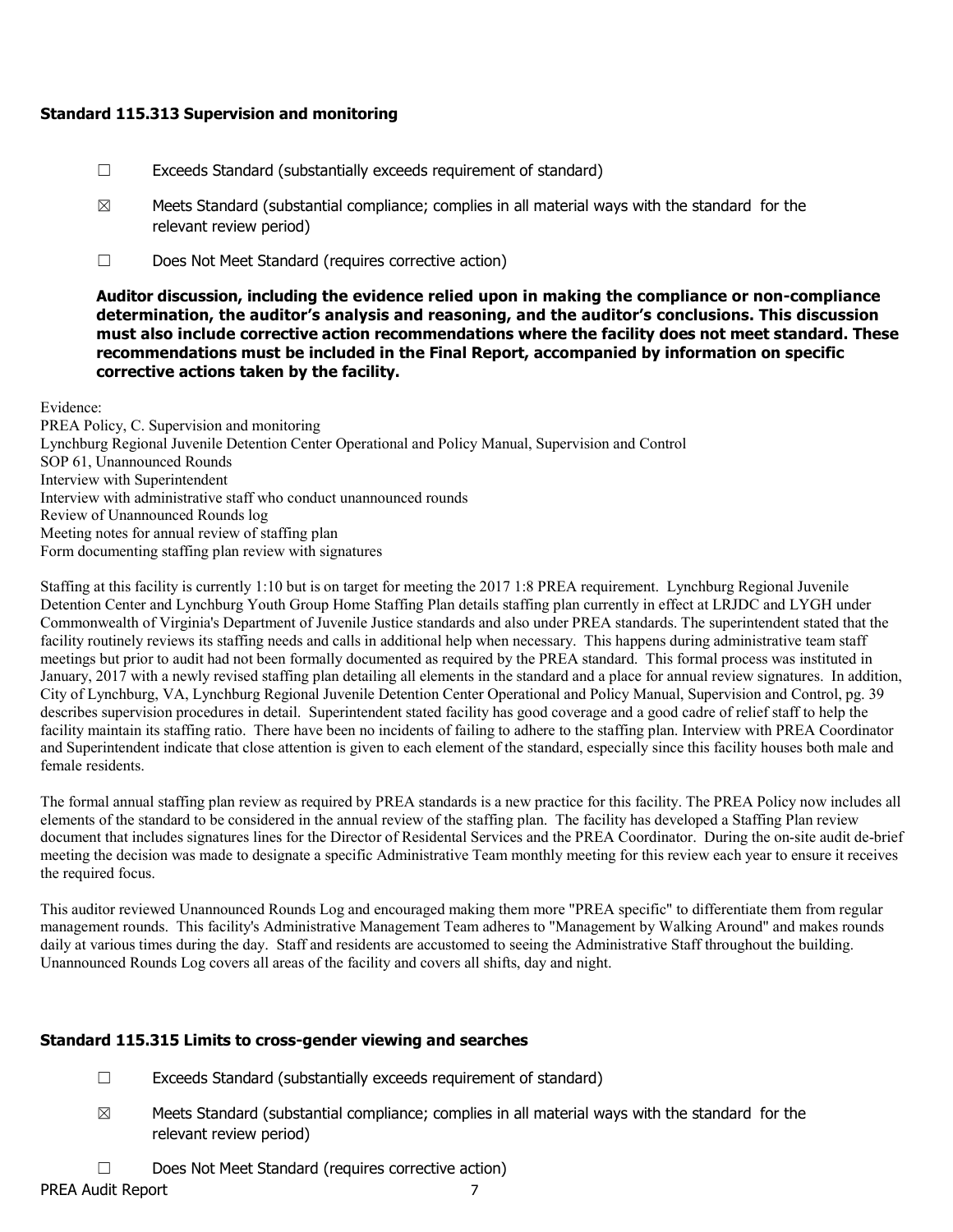**Auditor discussion, including the evidence relied upon in making the compliance or non-compliance determination, the auditor's analysis and reasoning, and the auditor's conclusions. This discussion must also include corrective action recommendations where the facility does not meet standard. These recommendations must be included in the Final Report, accompanied by information on specific corrective actions taken by the facility.**

Evidence: PREA Policy, D. Limits to cross-gender Viewing and Searches O& P Manual, Personal Hygiene/Showers Resident Handbook LRJDC SOP 1 Showers Procedures Interviews with secure staff Interviews with residents Interview with medical staff

PREA Policy mirrors the standard. Resident and staff interviews confirm the facility's no cross-gender pat search policy. Residents are searched, but no cross-gender searches are conducted. All resident and staff interviews confirmed the facility's policy that residents may bathe, toilet, and change clothing without being viewed by staff of opposite gender.

There have been no cross-gender strip or visual body cavity searches done at this facility, including no searches of this nature by medical practitioners. Anything requiring this type of search would require transport to outside medical practitioners. There have been no incidences of cross-gender strip searches, cross-gender visual body cavity searches or cross-gender pat-down searches.

Resident and staff interviews confirm that staff announce their presence when they enter the housing unit of the opposite gender.

There were no transgender or intersex residents in population at the time of the audit, so no interviews with this specific population were conducted. All staff interviewed indicated they have been trained on cross-gender pat-down searches and this audit checked training records for all staff interviewed to determine compliance. Facility utilized training available through NIC for training staff to do cross-gender patdown searches and searches of transgender and intersex residents.

### **Standard 115.316 Residents with disabilities and residents who are limited English proficient**

- ☐ Exceeds Standard (substantially exceeds requirement of standard)
- $\boxtimes$  Meets Standard (substantial compliance; complies in all material ways with the standard for the relevant review period)
- ☐ Does Not Meet Standard (requires corrective action)

**Auditor discussion, including the evidence relied upon in making the compliance or non-compliance determination, the auditor's analysis and reasoning, and the auditor's conclusions. This discussion must also include corrective action recommendations where the facility does not meet standard. These recommendations must be included in the Final Report, accompanied by information on specific corrective actions taken by the facility.**

Evidence: PREA Policy, E. Residents with disabilities and limited English Interview with agency head Interviews with residents Interviews with secure staff Review of resident brochure (also in Spanish) Review of resident handbook (also in Spanish) Facility tour; noted posters (also in Spanish)

Facility has done a good job of having important information translated into Spanish and identifying resources within the City's structure to provide for translation services for any youth requiring them. The resident handbook, brochures and posters have been translated into Spanish, the most often represented language other than English, and are hung in facility. Staff and residents were aware that residents could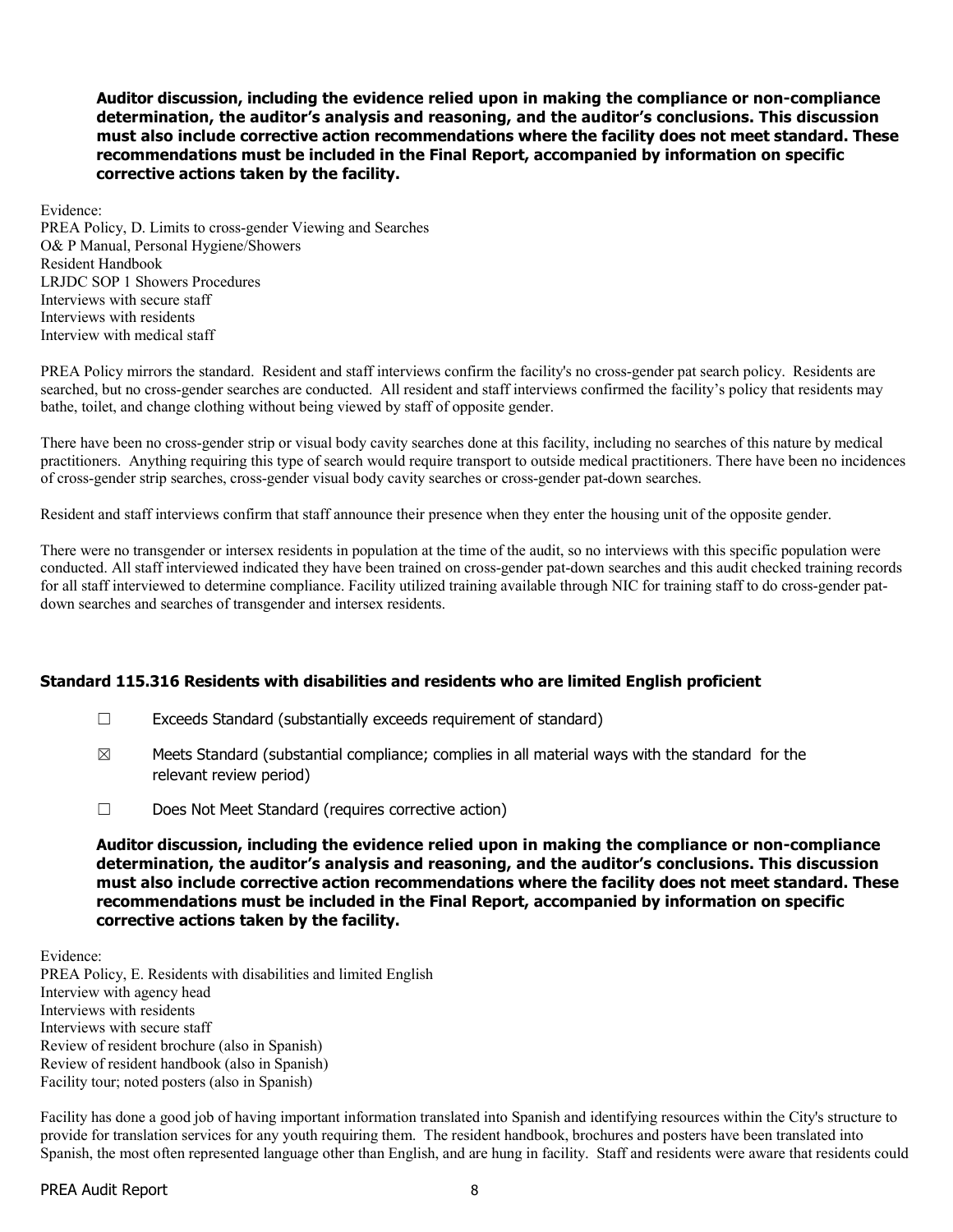not and should not translate for other residents and none could remember this occurring.

Interview with Residential Services Director confirmed that services are available through the City of Lynchburg for residents who are not English speaking.

## **Standard 115.317 Hiring and promotion decisions**

- $\Box$  Exceeds Standard (substantially exceeds requirement of standard)
- $\boxtimes$  Meets Standard (substantial compliance; complies in all material ways with the standard for the relevant review period)
- ☐ Does Not Meet Standard (requires corrective action)

**Auditor discussion, including the evidence relied upon in making the compliance or non-compliance determination, the auditor's analysis and reasoning, and the auditor's conclusions. This discussion must also include corrective action recommendations where the facility does not meet standard. These recommendations must be included in the Final Report, accompanied by information on specific corrective actions taken by the facility.**

Evidence: PREA Policy, F. Hiring and promotion Review of HR policy for City of Lynchburg Interviews with HR hiring managers at facility Review of facility personnel files (reviewed files of all staff interviewed during on-site audit)

The facility's policy is consistent with all elements of the standard. All required background checks are conducted. The City of Lynchburg has hiring practices and procedures in place for all city departments/agencies which require background checks consistent with PREA standards.

Facility utilizes a form entitled PREA Questionnaire for Fitness to Hire, Promote or Continue Contract to ensure appropriate questions are asked. Form includes boxes to check for promotion, interview or during evaluation process. All elements of this standard are included on the form. Form also reminds staff of continuing duty to report/disclose any such conduct. Facility's PREA Policy employs a continuing duty to report on all staff, volunteers, contractor

All files reviewed (this auditor reviewed files of all staff who took part in an interview) had required background checks along with a five year re-background as applicable.

# **Standard 115.318 Upgrades to facilities and technologies**

- ☐ Exceeds Standard (substantially exceeds requirement of standard)
- $\boxtimes$  Meets Standard (substantial compliance; complies in all material ways with the standard for the relevant review period)
- ☐ Does Not Meet Standard (requires corrective action)

**Auditor discussion, including the evidence relied upon in making the compliance or non-compliance determination, the auditor's analysis and reasoning, and the auditor's conclusions. This discussion must also include corrective action recommendations where the facility does not meet standard. These recommendations must be included in the Final Report, accompanied by information on specific corrective actions taken by the facility.**

Evidence: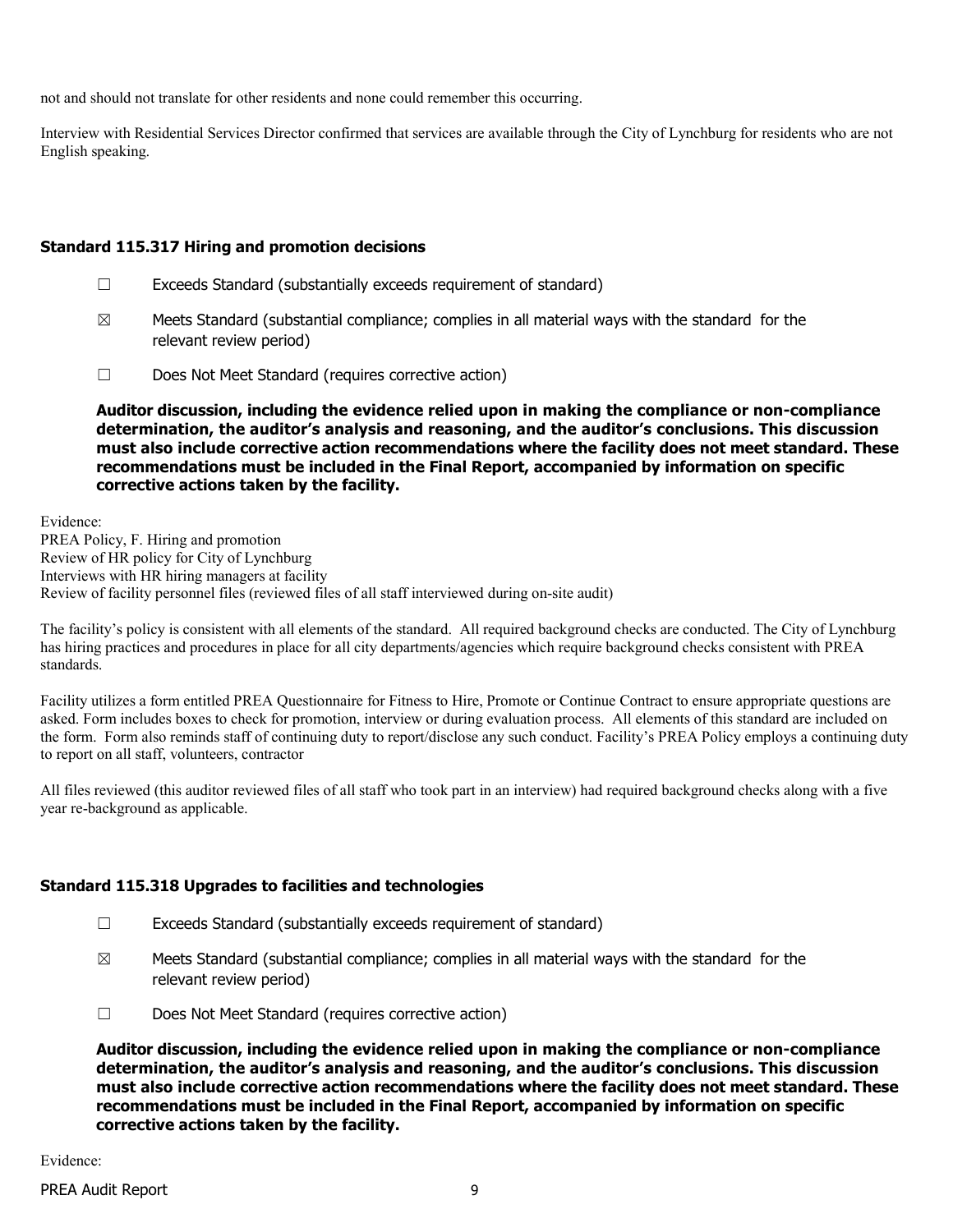PREA Policy, A Upgrades to facilities and technology Interview with PREA coordinator Interview with superintendent Review of control room monitors showing feed from all cameras

The facility has an extensive camera system with cameras covering housing and general purpose areas within the facility. Additional cameras have recently been added to the existing system and cameras were also installed in the transport vehicles. There are no meeting notes to document the decision process for adding the cameras in the places where they were added.

Reviewed the control room monitor which displayed feeds from all facility cameras; no cameras were positioned in a way that showed residents as they bathed, showered or used the toilet, including rooms used for intake or constant supervision of residents.

### **Standard 115.321 Evidence protocol and forensic medical examinations**

- ☐ Exceeds Standard (substantially exceeds requirement of standard)
- $\boxtimes$  Meets Standard (substantial compliance; complies in all material ways with the standard for the relevant review period)
- ☐ Does Not Meet Standard (requires corrective action)

**Auditor discussion, including the evidence relied upon in making the compliance or non-compliance determination, the auditor's analysis and reasoning, and the auditor's conclusions. This discussion must also include corrective action recommendations where the facility does not meet standard. These recommendations must be included in the Final Report, accompanied by information on specific corrective actions taken by the facility.**

Evidence:

PREA Policy, F. Hiring and promotion, pg. 5, Memo from Deputy Chief, Lynchburg Police Department Cooperative Agreement between YWCA of Central Virginia and LRJDC Interviews with staff Interview with PREA Coordinator/Comliance Manager Interview with medical personnel at LRJDC

Facility PREA Policy mirrors standard. Facility does administrative investigations only and refers any allegation that is potentially criminal in nature to Lynchburg Police Department (LPD). The LPD investigates allegations of sexual abuse; they know the requirement for using developmentally appropriate protocol for youth.

A Cooperative Agreement between YWCA of Central Virginia and LRJDC is in place to provide victim advocacy and support services, including support during forensic exam and through any criminal investigative process. Residents may also contact the YWCA's rape crisis line or national hotline; information and numbers are provided to residents through brochures and posters in the facility.

Resident victims of sexual abuse transported to Lynchburg General Hospital for SAFE/SANE forensic examination at no cost to resident; SAFE/SANE staff available 24/7. No forensic exams are conducted at the facility.

Staff know that all allegations of sexual abuse and sexual harassment are investigated. They articulated requirement to report everything to administration for referral.

No residents who reported sexual abuse while at the facility were available in current population.

The facility will only conduct administrative sexual abuse investigations.

There have been no allegations of sexual abuse in the past 12 months.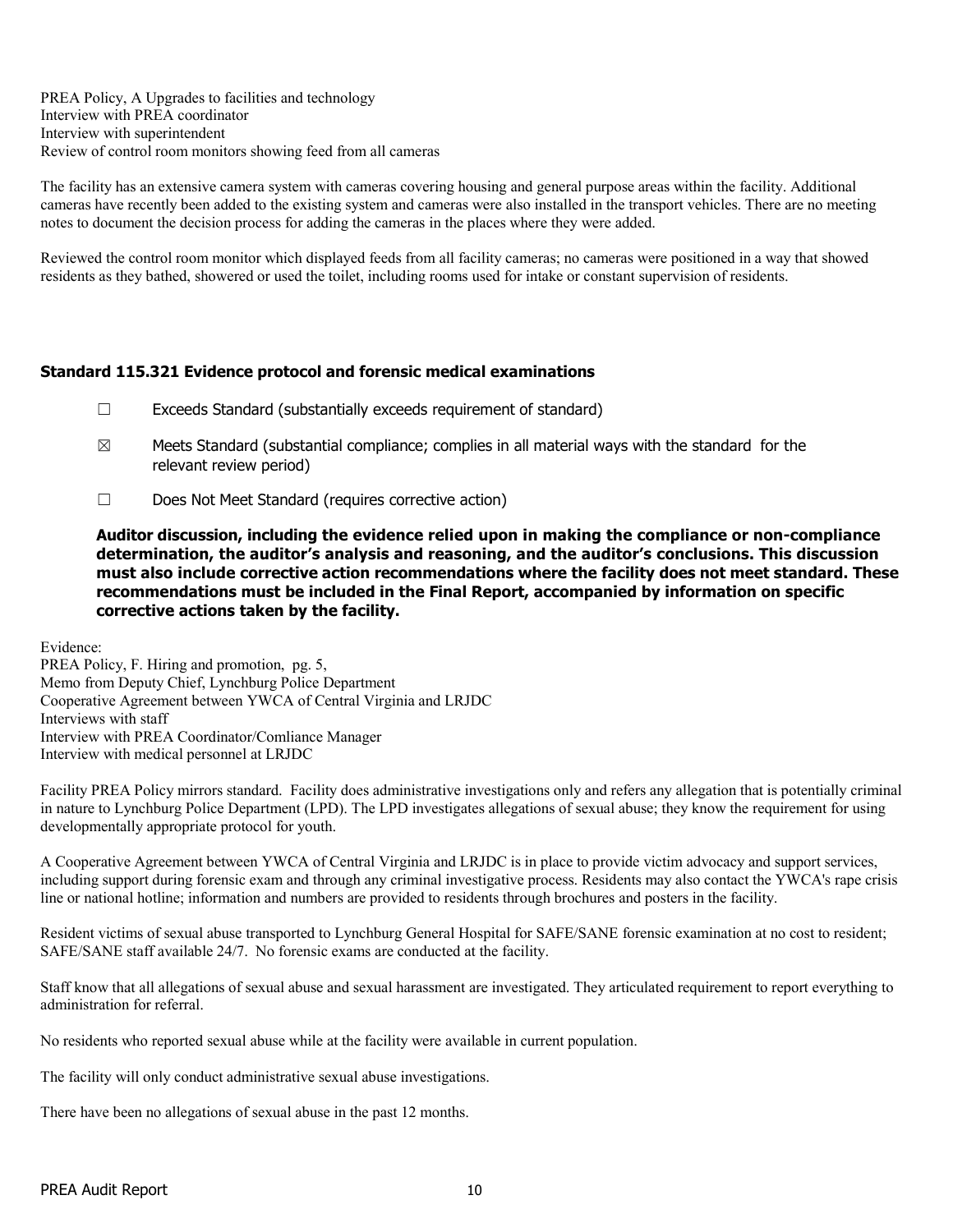### **Standard 115.322 Policies to ensure referrals of allegations for investigations**

- ☐ Exceeds Standard (substantially exceeds requirement of standard)
- $\boxtimes$  Meets Standard (substantial compliance; complies in all material ways with the standard for the relevant review period)
- ☐ Does Not Meet Standard (requires corrective action)

**Auditor discussion, including the evidence relied upon in making the compliance or non-compliance determination, the auditor's analysis and reasoning, and the auditor's conclusions. This discussion must also include corrective action recommendations where the facility does not meet standard. These recommendations must be included in the Final Report, accompanied by information on specific corrective actions taken by the facility.**

Evidence:

PREA Policy, B. Policies to ensure referrals of allegations for investigations PREA Policy, INVESTIGATIONS, A. Criminal and administrative agency investigations, Memo from Chief Deputy, LPD Interview with Investigative staff Interview with Director of Residential Services (Agency Head representative)

Facility policy mirrors standard. There have been no allegations of sexual abuse or sexual harassment. No investigations, either administrative or allegations referred for criminal investigation.

LRJDC has clear policies that all allegations of sexual abuse or sexual harassment will be investigated. Facility staff tasked with administrative investigations have done the required training through NIC/PRC. Memo from Chief Deputy indicates that LPD will do investigations. LPD aware of PREA Standards as they relate to conducting investigation, collecting evidence, etc. LPD has the legal authority to conduct such investigations.

The description of responsibilities for investigating allegations of sexual abuse is on the facility's website.

### **Standard 115.331 Employee training**

- ☐ Exceeds Standard (substantially exceeds requirement of standard)
- $\boxtimes$  Meets Standard (substantial compliance; complies in all material ways with the standard for the relevant review period)
- ☐ Does Not Meet Standard (requires corrective action)

**Auditor discussion, including the evidence relied upon in making the compliance or non-compliance determination, the auditor's analysis and reasoning, and the auditor's conclusions. This discussion must also include corrective action recommendations where the facility does not meet standard. These recommendations must be included in the Final Report, accompanied by information on specific corrective actions taken by the facility.**

Evidence:

PREA Policy, A. Training for Staff, contractors, interns and volunteers Review of training records of all staff interviewed Review of PowerPoint curriculum Interviews with secure staff

Facility PREA Policy mirrors standard and includes all elements in standard. All staff stated that they had been trained on all elements in the standard. Facility houses both male and female residents and training covered both. Training records of all staff interviewed were reviewed. Employees/contractors sign statement indicating that they received and understood training received. PowerPoint training reviewed and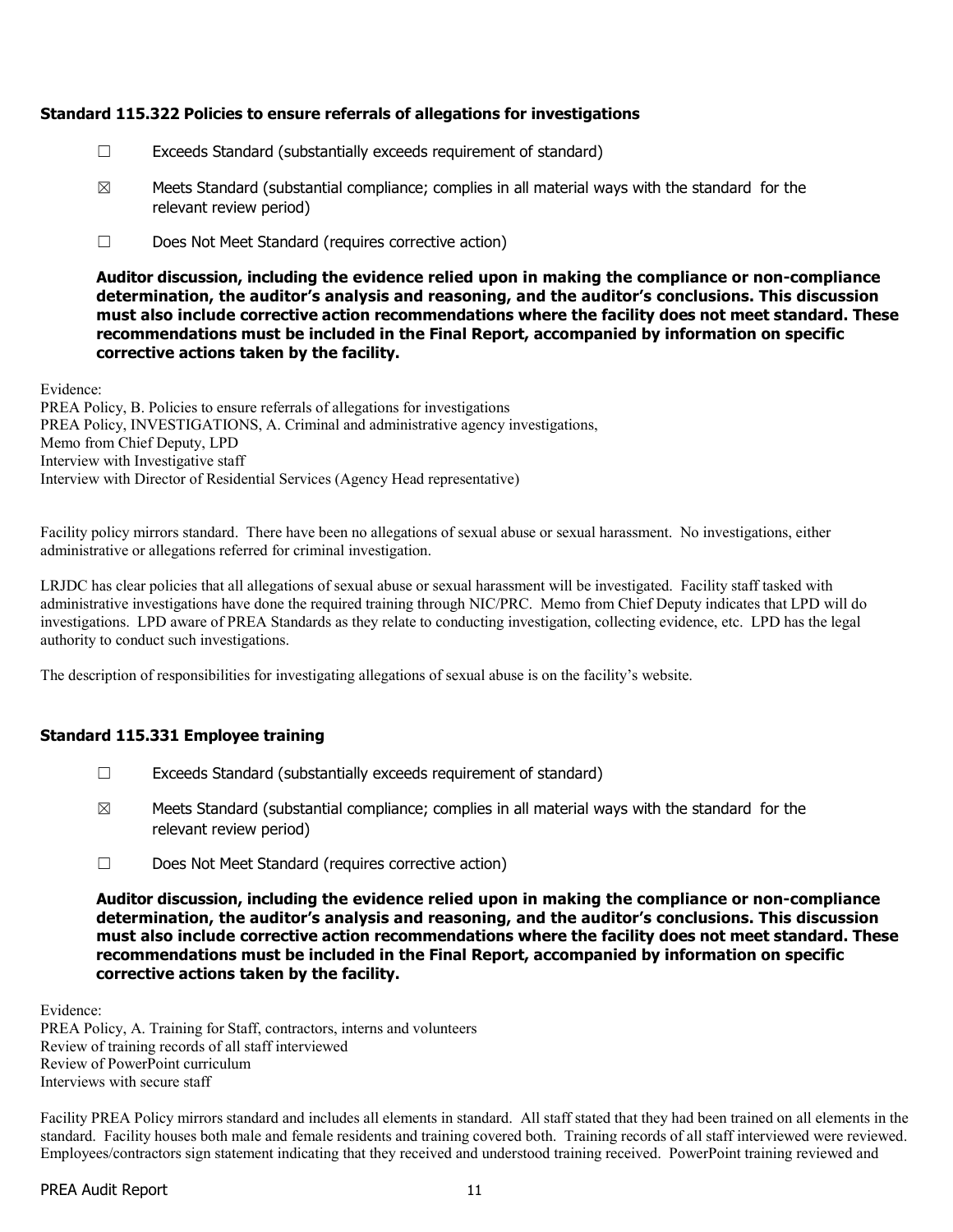covers all required elements. Policy states that training is tailored to population of residents.

Original training conducted in 2012 at Central Virginia Community College. Subsequent annual training has reinforced and added to PREA information for staff.

## **Standard 115.332 Volunteer and contractor training**

- ☐ Exceeds Standard (substantially exceeds requirement of standard)
- $\boxtimes$  Meets Standard (substantial compliance; complies in all material ways with the standard for the relevant review period)
- ☐ Does Not Meet Standard (requires corrective action)

**Auditor discussion, including the evidence relied upon in making the compliance or non-compliance determination, the auditor's analysis and reasoning, and the auditor's conclusions. This discussion must also include corrective action recommendations where the facility does not meet standard. These recommendations must be included in the Final Report, accompanied by information on specific corrective actions taken by the facility.**

Evidence:

PREA Policy, A. Training for Staff, contractors, interns and volunteers Review of training records volunteer and contractor interviewed Review of PowerPoint curriculum Interview with volunteer Interview with contractor

Reviewed PowerPoint presentation which includes all required elements. Volunteer and contractor training mirrors staff initial training. Interviewed volunteer and contractor (teacher) who have regular contact with residents and reviewed training records. Answers to questions indicated understanding of training received.

### **Standard 115.333 Resident education**

- $\boxtimes$  Exceeds Standard (substantially exceeds requirement of standard)
- $\Box$  Meets Standard (substantial compliance; complies in all material ways with the standard for the relevant review period)
- ☐ Does Not Meet Standard (requires corrective action)

**Auditor discussion, including the evidence relied upon in making the compliance or non-compliance determination, the auditor's analysis and reasoning, and the auditor's conclusions. This discussion must also include corrective action recommendations where the facility does not meet standard. These recommendations must be included in the Final Report, accompanied by information on specific corrective actions taken by the facility.**

Evidence: PREA Policy, B. Resident Education Reviewed brochure, "Resident Handbook on Sexual Misconduct (also available in Spanish) Reviewed Resident PREA Education Form Interviewed Intake Staff Interviewed residents (12 of 24; at least one resident from each housing unit/male and female -roughly 50%)

Residents are trained on the date of intake on zero tolerance policy and all elements required by the standard. This process exceeds the 10 days given to provide additional information to residents. Residents also receive brochure which explains relevant PREA information. Residents sign their intake sheets which includes documentation that they received PREA training. Residents also view DVD about PREA. Files of all residents' interviewed were reviewed and indicated that they received information in the correct timeframe.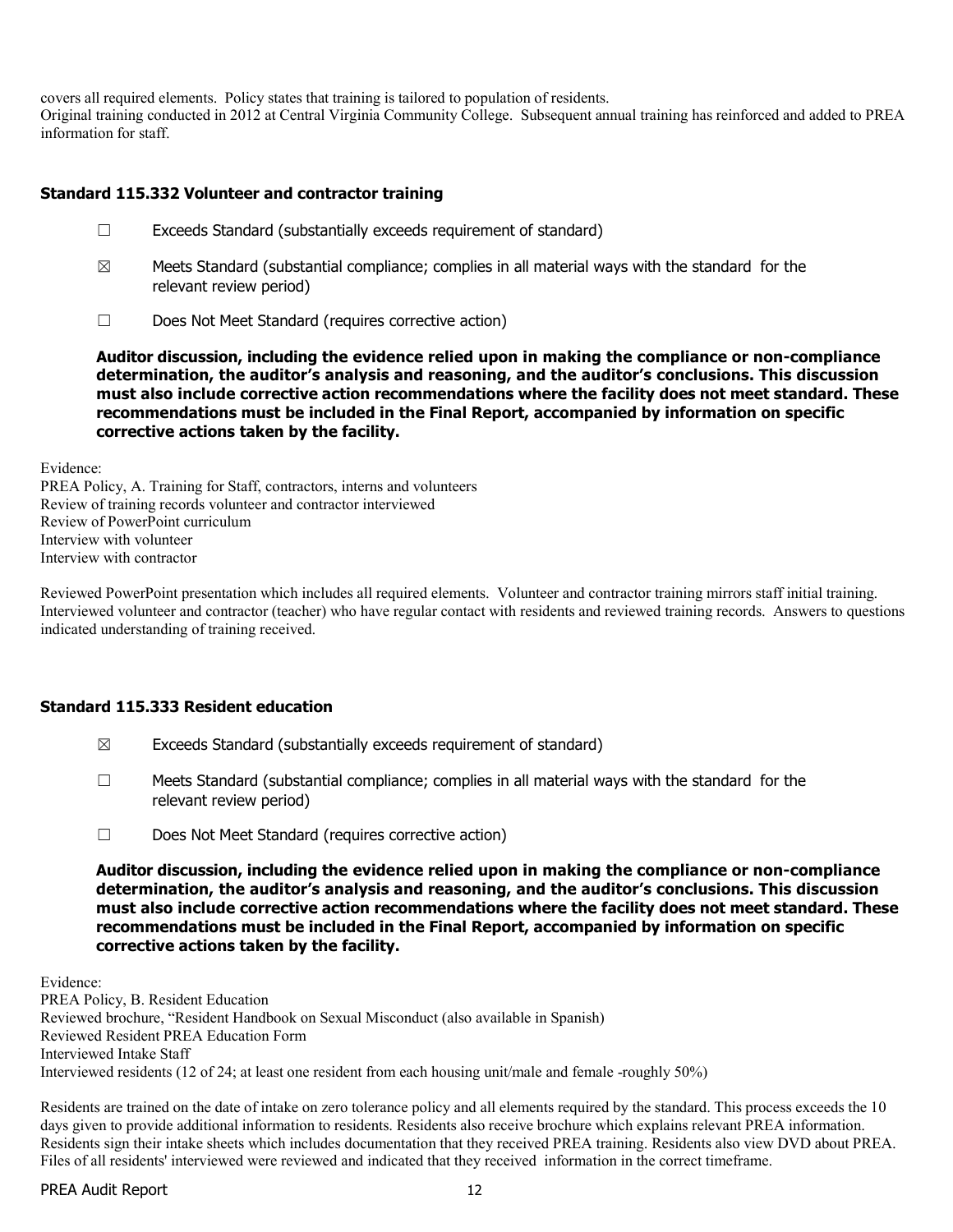There is no designated intake unit staff for this facility due to its small size. Staff members are trained to do intake and conduct vulnerability assessments on all new residents. Staff members who often conduct intake education were interviewed and are knowledgeable about resident education and what should be done.

Posters and brochures were evident in the facility. Facility has done a nice job with making information available including posters, brochures, DVDs. Posters were up and hit key points. Information was varied to hold residents' attention. Information is available in Spanish; translation services are available as needed.

Residents weren't as clear about services available in the community; this auditor suggested additional training for residents in this area. Intake staff noted that residents are educated each time they come to the facility, whether they came from another facility or had been released for a couple of days and then came back.

### **Standard 115.334 Specialized training: Investigations**

- ☐ Exceeds Standard (substantially exceeds requirement of standard)
- $\boxtimes$  Meets Standard (substantial compliance; complies in all material ways with the standard for the relevant review period)
- ☐ Does Not Meet Standard (requires corrective action)

#### **Auditor discussion, including the evidence relied upon in making the compliance or non-compliance determination, the auditor's analysis and reasoning, and the auditor's conclusions. This discussion must also include corrective action recommendations where the facility does not meet standard. These recommendations must be included in the Final Report, accompanied by information on specific corrective actions taken by the facility.**

Evidence:

PREA Policy, C. Specialized training Reviewed certificate of completion from "PREA: Investigating Sexual Abuse in a Confinement Setting" available on PRC Interview with investigator

All investigations indicating criminal activity referred to Lynchburg PD.

Facility identified Compliance Manager (PREA Coordinator) to handle administrative investigations. He received specialized training provided through NIC/PRC, "PREA: Investigating Sexual Abuse in a Confinement Setting". Certificate on file. Investigator indicated he took the training and demonstrated knowledge of elements.

Auditor recommended that additional facility staff be designated as administrative investigators in case the one person trained to do administrative investigations is not at the facility at the time an incident is reported. Facility indicated that the facility superintendent and newly designated Compliance Manager will be receiving the training and taking on this role. At the time of this final report this training had not been taken, but there is one designated investigator who has taken the training.

### **Standard 115.335 Specialized training: Medical and mental health care**

- $\Box$  Exceeds Standard (substantially exceeds requirement of standard)
- $\boxtimes$  Meets Standard (substantial compliance; complies in all material ways with the standard for the relevant review period)
- ☐ Does Not Meet Standard (requires corrective action)

**Auditor discussion, including the evidence relied upon in making the compliance or non-compliance determination, the auditor's analysis and reasoning, and the auditor's conclusions. This discussion must also include corrective action recommendations where the facility does not meet standard. These**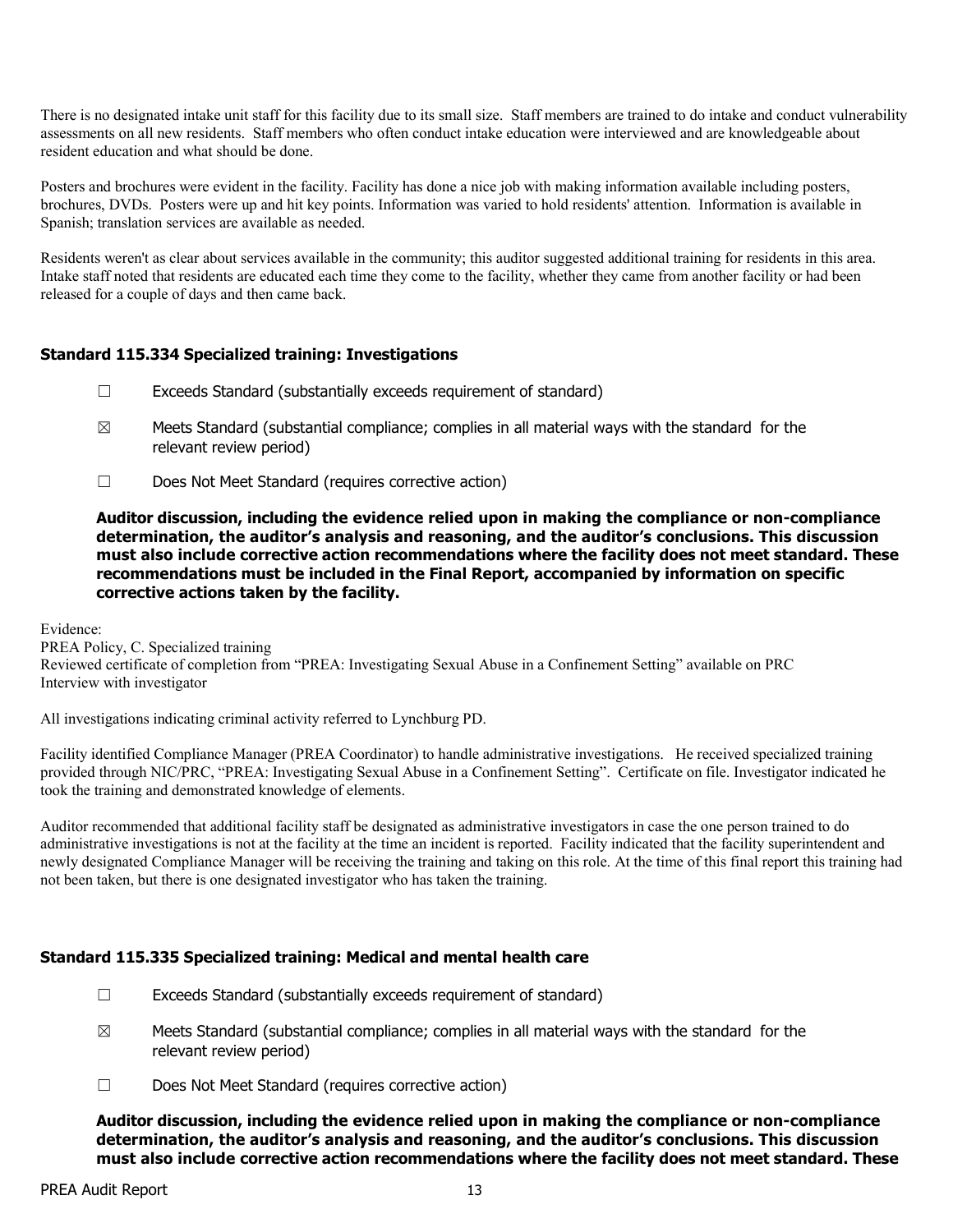#### **recommendations must be included in the Final Report, accompanied by information on specific corrective actions taken by the facility.**

Evidence: PREA Policy, D. Specialized training Certificate of training from "PREA: Medical Care for Sexual Assault Victims in a Confinement Setting" Certificate of training from "PREA: Behavioral Health Care for Sexual Assault Victims in a Confinement Setting" Interview with medical personnel Interview with mental health personnel

Policy mirrors standard; states that medical and mental health care staff shall also receive the PREA training mandated for all employees under 115.335. Training records for such staff reviewed and training confirmed. In addition, medical and mental health care staff received "PREA: Medical Care for Sexual Assault Victims in a Confinement Setting" or "PREA: Behavioral Health Care for Sexual Assault Victims in a Confinement Setting" respectively. Certificates on file. Interviews confirmed knowledge from training. Medical staff at the facility do not conduct forensic exams

# **Standard 115.341 Screening for risk of victimization and abusiveness**

- ☐ Exceeds Standard (substantially exceeds requirement of standard)
- $\boxtimes$  Meets Standard (substantial compliance; complies in all material ways with the standard for the relevant review period)
- ☐ Does Not Meet Standard (requires corrective action)

**Auditor discussion, including the evidence relied upon in making the compliance or non-compliance determination, the auditor's analysis and reasoning, and the auditor's conclusions. This discussion must also include corrective action recommendations where the facility does not meet standard. These recommendations must be included in the Final Report, accompanied by information on specific corrective actions taken by the facility.**

Evidence:

PREA Policy, A. Obtaining information from residents Interviews with residents Interviews with staff who administer PREA Intake Screening Form, Vulnerability Assessment Instrument Review of resident files to document assessment using objective screening tool Interview with mental health practitioner

The agency had adapted their screening tool to use at both the detention center and the group home to include all elements within the standard in one place. LRJDC has been conducting vulnerability assessments for several years, and this change was to ensure that all elements in the standard were in one place. On the day of the on-site, the form being used was an older version and did not include all required elements, however, this situation was rectified during the time following the onsite portion of this audit and before the final report. Residents are given assessments at intake; information gleened helps make housing unit decisions. Resident interviews confirmed facility's practice of assessing this information at intake.

All elements of the standard are included in the facility's revised/updated PREA Intake Screening Form, Vulnerability Assessment Instrument. In addition, they use other information as available--from court, parents/guardians, other placement facilities. Interviewed staff who provide residents information at intake and conduct assessments using the tool. All indicated that residents are screened at intake. Good description about who should get the information, why, and how they are to treat the information.

### **Standard 115.342 Use of screening information**

- ☐ Exceeds Standard (substantially exceeds requirement of standard)
- $\boxtimes$  Meets Standard (substantial compliance; complies in all material ways with the standard for the relevant review period)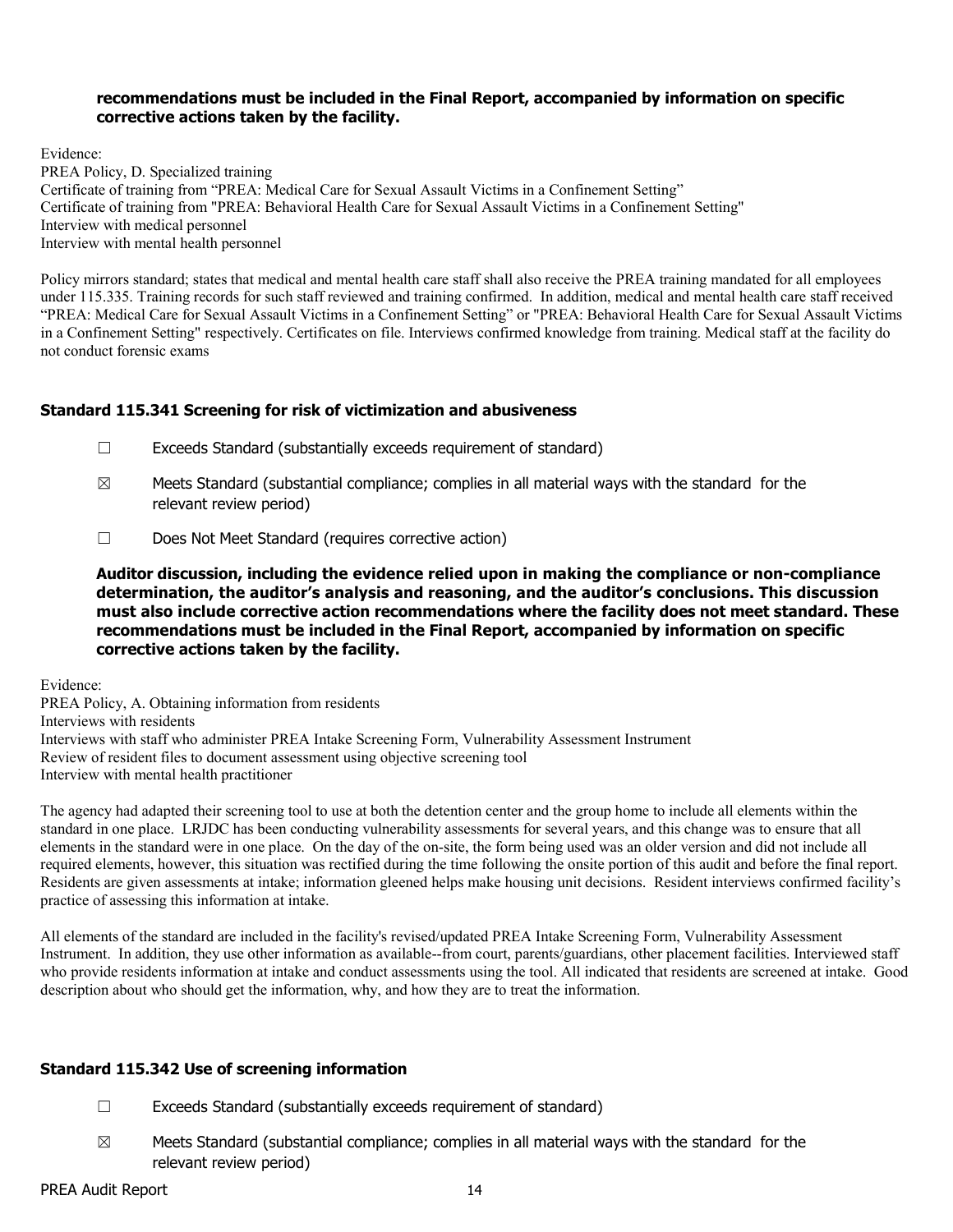☐ Does Not Meet Standard (requires corrective action)

**Auditor discussion, including the evidence relied upon in making the compliance or non-compliance determination, the auditor's analysis and reasoning, and the auditor's conclusions. This discussion must also include corrective action recommendations where the facility does not meet standard. These recommendations must be included in the Final Report, accompanied by information on specific corrective actions taken by the facility.**

Evidence:

PREA Policy, B. Placement of residents in housing, bed, program, education, and work assignments Interviews with staff who conduct risk screening Interview with PREA coordinator Interview with residents

Facility policy mirrors standard. No residents have been placed in isolation due to risk of sexual victimization. Facility indicates that it does not use isolation unless absolutely necessary and primarily for behavior modification purposes. No residents have made any allegations in the past 12 months.No transgender or intersex residents in population at this time. Population management and security given consideration during placement decisions. All residents at this facility shower separately.

PREA Coordinator/Compliance Manager indicated ways information used to make housing and program assignments.

#### **Standard 115.351 Resident reporting**

- ☐ Exceeds Standard (substantially exceeds requirement of standard)
- $\boxtimes$  Meets Standard (substantial compliance; complies in all material ways with the standard for the relevant review period)
- ☐ Does Not Meet Standard (requires corrective action)

**Auditor discussion, including the evidence relied upon in making the compliance or non-compliance determination, the auditor's analysis and reasoning, and the auditor's conclusions. This discussion must also include corrective action recommendations where the facility does not meet standard. These recommendations must be included in the Final Report, accompanied by information on specific corrective actions taken by the facility.**

Evidence: PREA Policy, A. Resident Reporting, Resident handbook Resident brochure, "Resident Handbook on Sexual Misconduct" Resident interviews Staff interviews Interview with PREA coordinator

Staff interviewed said they accepted verbal reports, and documented them immediately. Staff knew they could report outside the facility but all indicated that they had complete confidence in their administrators to report any and all abuse or neglect of residents.

Reviewed brochure, posters with reporting information. Facility has done a good job with resident brochure explaining how to report; brochure was updated with list of resources available to victims of sexual abuse. Posters (where available) reinforce PREA education for residents and were available in Spanish as well as English. On the day of the facility tour, the PREA Coordinator and facility superintendent noted that many of the posters originally put up had been taken down. They were reordered and reposted in each housing unit in the sixty days following the on-site audit. (Pictures sent to this auditor.)

Residents have multiple ways to report including a way to report outside the facility. Residents were knowledgeable about ways to report. Residents are allowed to put a written allegation of sexual abuse or sexual harassment in the "grievance" box; note that any communication from a resident alleging sexual abuse or sexual harassment goes to PREA Coordinator for immediate investigation and moves outside the facility's grievance process. Grievance policy/procedure is consistent in describing this process.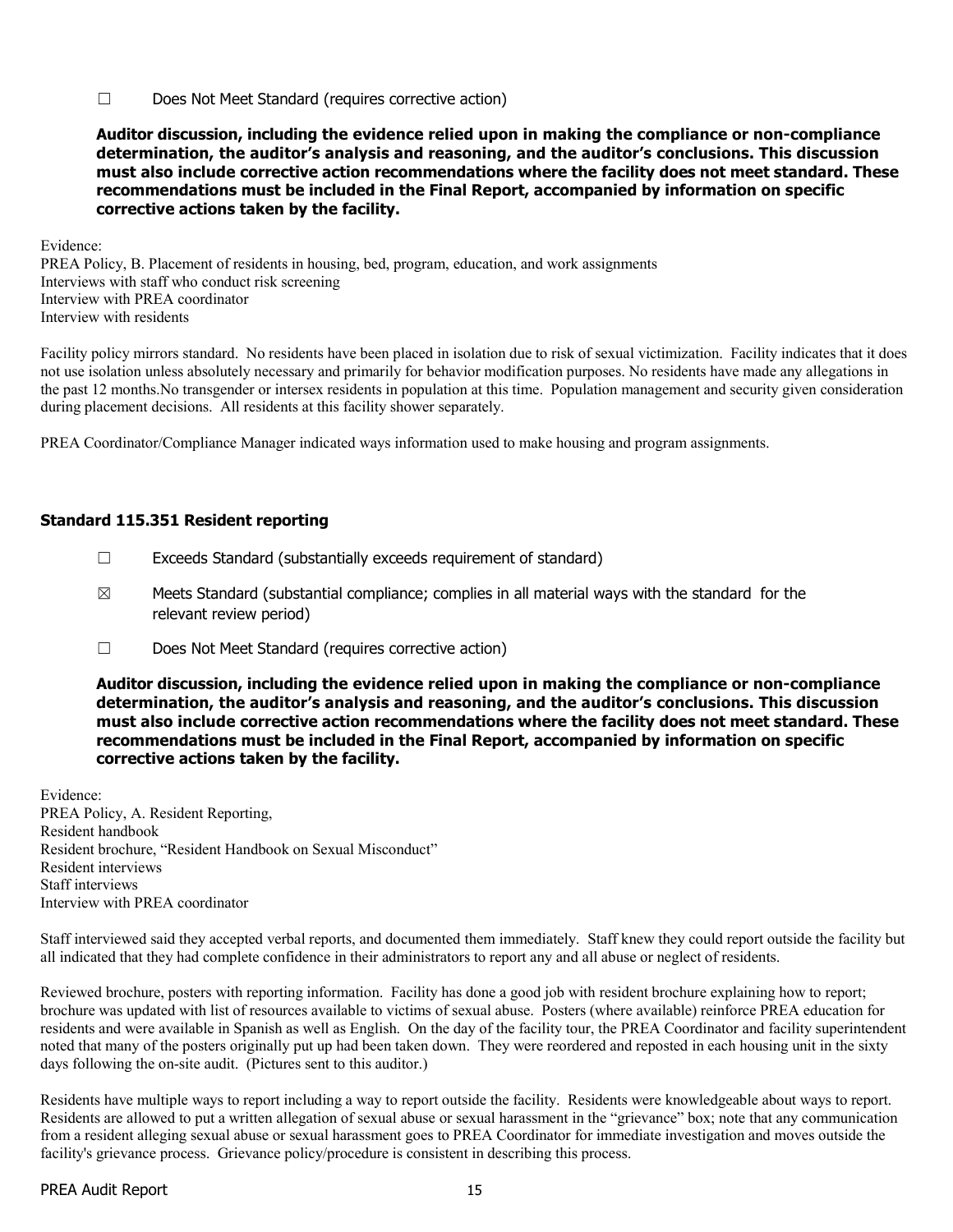All staff interviewed were aware that they were to accept verbal reports and indicated that they document verbal reports immediately.

Residents are not detained at this facility solely for civil immigration purposes.

## **Standard 115.352 Exhaustion of administrative remedies**

- ☐ Exceeds Standard (substantially exceeds requirement of standard)
- $\boxtimes$  Meets Standard (substantial compliance; complies in all material ways with the standard for the relevant review period)
- ☐ Does Not Meet Standard (requires corrective action)

**Auditor discussion, including the evidence relied upon in making the compliance or non-compliance determination, the auditor's analysis and reasoning, and the auditor's conclusions. This discussion must also include corrective action recommendations where the facility does not meet standard. These recommendations must be included in the Final Report, accompanied by information on specific corrective actions taken by the facility.**

Evidence:

PREA Policy, B. Exhaustion of administrative remedies "How to Report Sexual Abuse" brochure Resident Handbook Interviews with resident Interview with PREA Coordinator Interviews with staff

NOTE: This standard is NA for this facility. LRJDC has a grievance procedure that residents use to report missing items, needs, etc.- anything other than sexual abuse or sexual harassment. Since residents are aware of the grievance process, they are allowed to use place a written allegation in the "grievance box", however, any written allegiation of sexual abuse or sexual harassment moves outside the grievance system immediately and goes to the PREA Coordinator for investigation and referral to LPD as appropriate. The facility's grievance procedure clearly differentiates the process for any allegation of sexual abuse or sexual harassment. The facility allows the use of the written notification because it is something residents are familiar with and understand.

There is a system in place for residents to submit an emergency request to see an administrator or the PREA Coordinator.

### **Standard 115.353 Resident access to outside confidential support services**

- ☐ Exceeds Standard (substantially exceeds requirement of standard)
- $\boxtimes$  Meets Standard (substantial compliance; complies in all material ways with the standard for the relevant review period)
- ☐ Does Not Meet Standard (requires corrective action)

**Auditor discussion, including the evidence relied upon in making the compliance or non-compliance determination, the auditor's analysis and reasoning, and the auditor's conclusions. This discussion must also include corrective action recommendations where the facility does not meet standard. These recommendations must be included in the Final Report, accompanied by information on specific corrective actions taken by the facility.**

Evidence:

PREA Policy, C. Resident access to outside support services and legal representation Reviewed Cooperative Agreement with YWCA of Central Virginia Reviewed "Resident Handbook on Sexual Misconduct"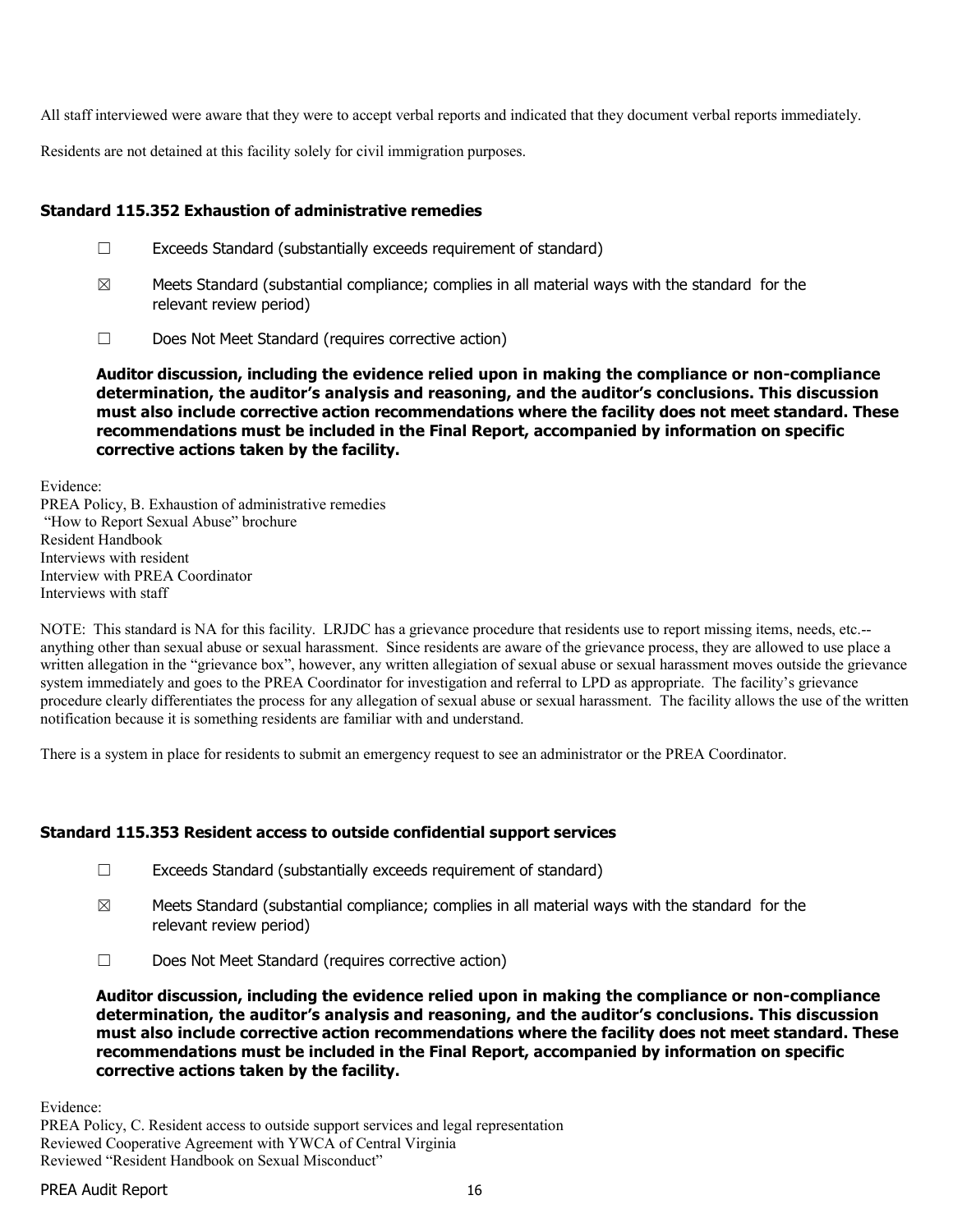Interviews with residents Interview with superintendent Interview with PREA Coordinator/PREA Compliance Manger

Facility policy mirrors standard. Cooperative Agreement with YWCA of Central Virginia provides residents with victim witness services through its Sexual Assault Response Program (SARP). Residents all noted that they had access to their parents and to their legal representatives. Resident brochure updated to provide more contact numbers and descriptions of outside support services. Residents generally knew that services existed, but weren't able to explain what help they might provide. Suggested additional training with residents and update to resident brochure re reporting sexual abuse.

# **Standard 115.354 Third-party reporting**

- ☐ Exceeds Standard (substantially exceeds requirement of standard)
- $\boxtimes$  Meets Standard (substantial compliance; complies in all material ways with the standard for the relevant review period)
- ☐ Does Not Meet Standard (requires corrective action)

**Auditor discussion, including the evidence relied upon in making the compliance or non-compliance determination, the auditor's analysis and reasoning, and the auditor's conclusions. This discussion must also include corrective action recommendations where the facility does not meet standard. These recommendations must be included in the Final Report, accompanied by information on specific corrective actions taken by the facility.**

Evidence: PREA Policy, D. Third Party Reporting Review of facility website, [www.Lynchburgva.gov,](http://www.lynchburgva.gov/) JuvenileServices Department link, PREA COMPLAINT

Facility policy mirrors standard. A form is available on the website to send to the facility by mail, email, or someone can call the LRJDC.A third-party form is available on the website under "PREA Complaint". May contact PREA Coordinator by mailing to the Detention Home or by calling or emailing.

### **Standard 115.361 Staff and agency reporting duties**

- ☐ Exceeds Standard (substantially exceeds requirement of standard)
- $\boxtimes$  Meets Standard (substantial compliance; complies in all material ways with the standard for the relevant review period)
- ☐ Does Not Meet Standard (requires corrective action)

**Auditor discussion, including the evidence relied upon in making the compliance or non-compliance determination, the auditor's analysis and reasoning, and the auditor's conclusions. This discussion must also include corrective action recommendations where the facility does not meet standard. These recommendations must be included in the Final Report, accompanied by information on specific corrective actions taken by the facility.**

Evidence:

PREA Policy, A Mandatory reporting and protective duties, staff and agency reporting duties Interviews with staff Interview with medical staff Interview with PREA Coordinator/PREA Compliance Manager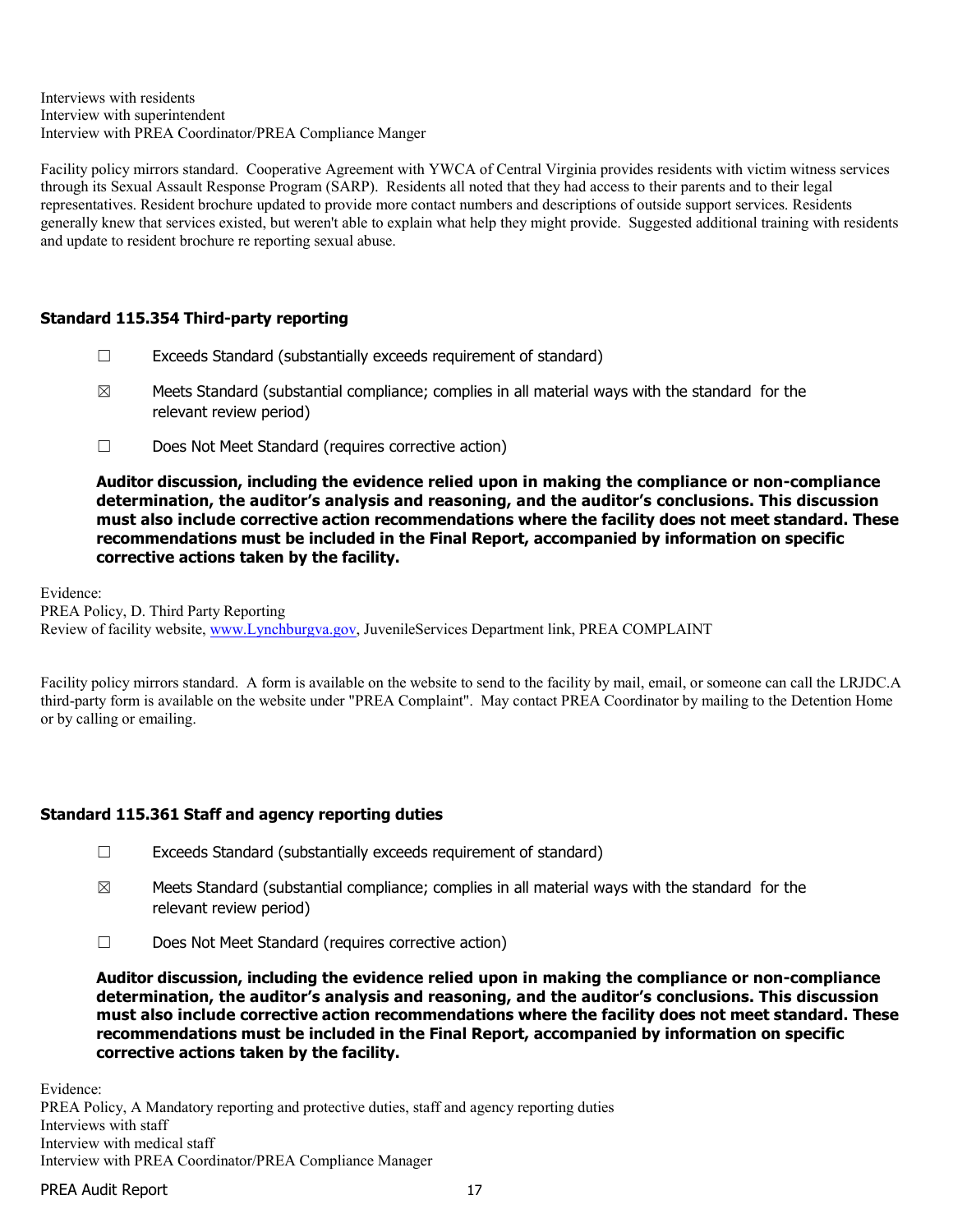Interview with superintendent

Facility policy mirrors standard. Staff knew they could report outside the facility. All interviews indicated an understanding of the mandatory reporting responsibilities, including reporting to the juvenile court or child welfare system.

### **Standard 115.362 Agency protection duties**

- ☐ Exceeds Standard (substantially exceeds requirement of standard)
- $\boxtimes$  Meets Standard (substantial compliance; complies in all material ways with the standard for the relevant review period)
- ☐ Does Not Meet Standard (requires corrective action)

**Auditor discussion, including the evidence relied upon in making the compliance or non-compliance determination, the auditor's analysis and reasoning, and the auditor's conclusions. This discussion must also include corrective action recommendations where the facility does not meet standard. These recommendations must be included in the Final Report, accompanied by information on specific corrective actions taken by the facility.**

Evidence: PREA Policy, B. Agency protection duties Interviews with staff Interview with superintendent Interview with Director of Residential Services

Facility policy mirrors standard. All staff interviewed indicated knowledge of the facility's duty to protect and to act on any risk of sexual abuse immediately. Superintendent indicated that his expectation was that staff respond immediately; Director of Residential Services reiterated same expectation. Facility has not had an incident of this nature in the past 12 months.

#### **Standard 115.363 Reporting to other confinement facilities**

- ☐ Exceeds Standard (substantially exceeds requirement of standard)
- $\boxtimes$  Meets Standard (substantial compliance; complies in all material ways with the standard for the relevant review period)
- ☐ Does Not Meet Standard (requires corrective action)

**Auditor discussion, including the evidence relied upon in making the compliance or non-compliance determination, the auditor's analysis and reasoning, and the auditor's conclusions. This discussion must also include corrective action recommendations where the facility does not meet standard. These recommendations must be included in the Final Report, accompanied by information on specific corrective actions taken by the facility.**

Evidence: PREA Policy, C. Reporting to other confinement facilities Interviews with staff Interview with superintendent Interview with Director of Residential Services

Facility policy mirrors standard. All staff interviewed indicated knowledge of the facility's duty to report to other confinement facilities and to act on any report they receive about anything that happened in their own facility. Superintendent and Director of Residential Services both stated their knowledge of their responsibility to report to other facilities and to respond to any reports they receive from other facilities.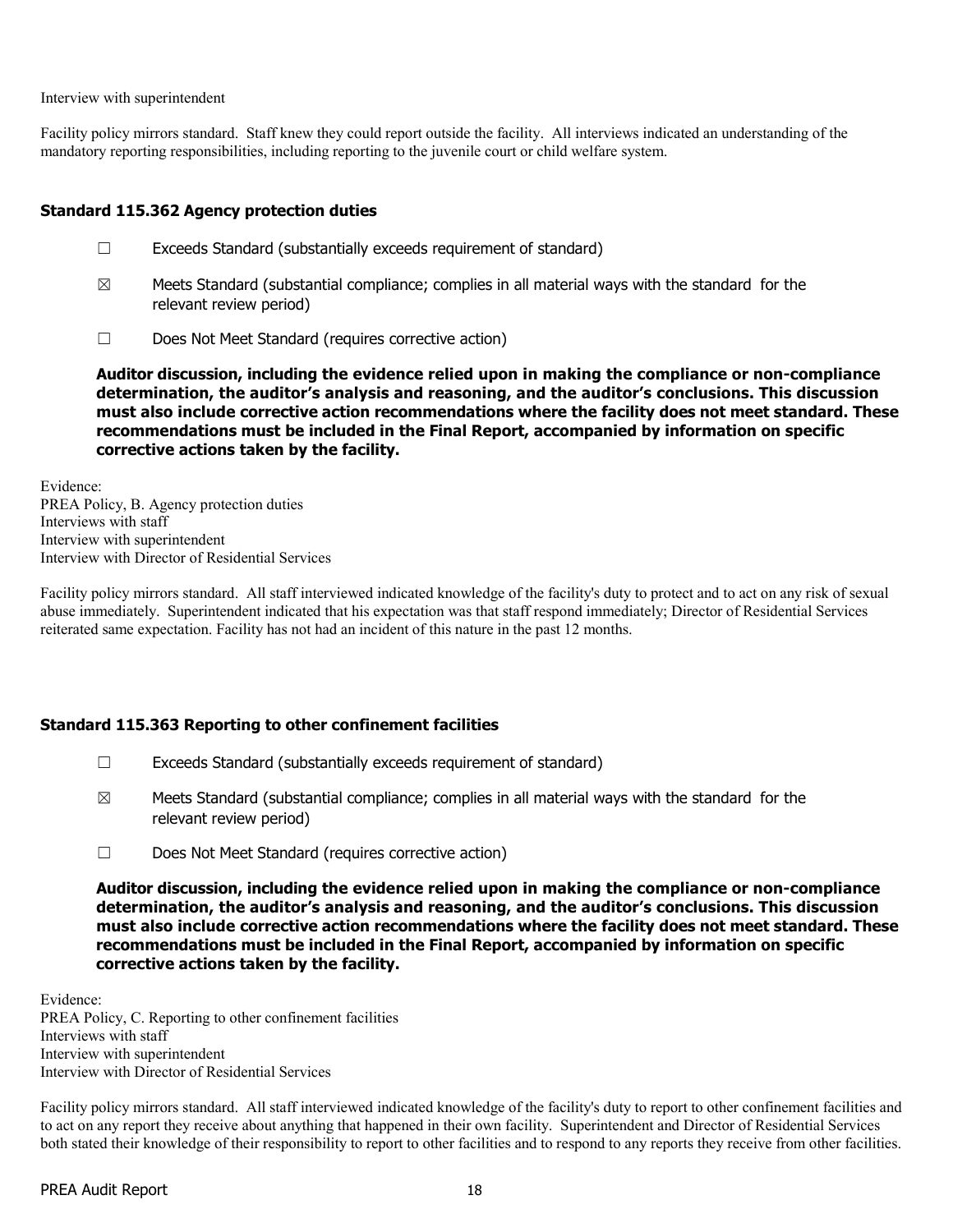#### **Standard 115.364 Staff first responder duties**

- ☐ Exceeds Standard (substantially exceeds requirement of standard)
- $\boxtimes$  Meets Standard (substantial compliance; complies in all material ways with the standard for the relevant review period)
- ☐ Does Not Meet Standard (requires corrective action)

**Auditor discussion, including the evidence relied upon in making the compliance or non-compliance determination, the auditor's analysis and reasoning, and the auditor's conclusions. This discussion must also include corrective action recommendations where the facility does not meet standard. These recommendations must be included in the Final Report, accompanied by information on specific corrective actions taken by the facility.**

Evidence: PREA Policy, D. First Responder duties Reviewed "PREA Incident: A Coordinated Response" Staff interviews

Facility policy mirrors the standard and includes all required elements. "PREA Incident: A Coordinated Response" is posted in staff offices throughout the facility. Auditor suggested written protocol be added to current posted flowchart. All staff interviewed indicated knowledge of what to do if they were the first staff to receive an allegation of sexual abuse from a resident.

### **Standard 115.365 Coordinated response**

- ☐ Exceeds Standard (substantially exceeds requirement of standard)
- $\boxtimes$  Meets Standard (substantial compliance; complies in all material ways with the standard for the relevant review period)
- ☐ Does Not Meet Standard (requires corrective action)

**Auditor discussion, including the evidence relied upon in making the compliance or non-compliance determination, the auditor's analysis and reasoning, and the auditor's conclusions. This discussion must also include corrective action recommendations where the facility does not meet standard. These recommendations must be included in the Final Report, accompanied by information on specific corrective actions taken by the facility.**

Evidence: PREA Policy, E. Coordinated Response Reviewed PREA "PREA Incident: A Coordinated Response" Facility tour identified posted "PREA Incident: A Coordinated Response"

"PREA Incident: A Coordinated Response" flowchart is posted in all housing unit offices. Protocol is specific to LRJDC. Auditor suggested a word-based protocol be added to eliminate confusion should there be an incident.

#### **Standard 115.366 Preservation of ability to protect residents from contact with abusers**

- ☐ Exceeds Standard (substantially exceeds requirement of standard)
- $\boxtimes$  Meets Standard (substantial compliance; complies in all material ways with the standard for the relevant review period)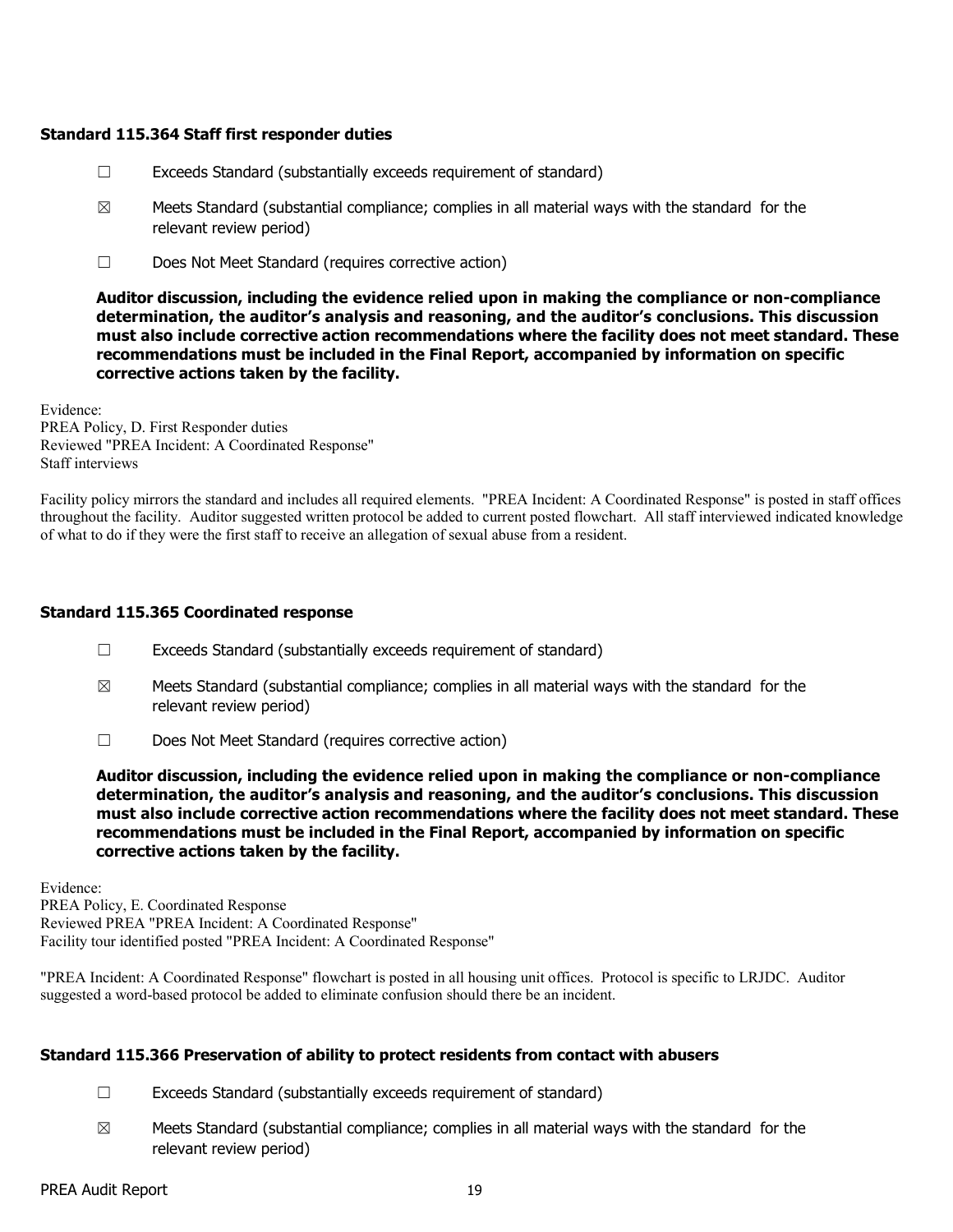☐ Does Not Meet Standard (requires corrective action)

**Auditor discussion, including the evidence relied upon in making the compliance or non-compliance determination, the auditor's analysis and reasoning, and the auditor's conclusions. This discussion must also include corrective action recommendations where the facility does not meet standard. These recommendations must be included in the Final Report, accompanied by information on specific corrective actions taken by the facility.**

Evidence:

Interview with superintendent

This standard does not apply in Virginia. See The Commonwealth of Virginia CODE 40.1-57.2 Prohibition against collective bargaining.

# **Standard 115.367 Agency protection against retaliation**

- ☐ Exceeds Standard (substantially exceeds requirement of standard)
- $\boxtimes$  Meets Standard (substantial compliance; complies in all material ways with the standard for the relevant review period)
- ☐ Does Not Meet Standard (requires corrective action)

**Auditor discussion, including the evidence relied upon in making the compliance or non-compliance determination, the auditor's analysis and reasoning, and the auditor's conclusions. This discussion must also include corrective action recommendations where the facility does not meet standard. These recommendations must be included in the Final Report, accompanied by information on specific corrective actions taken by the facility.**

Evidence:

PREA Policy, F. Agency protection against retaliation Interview with superintendent Interview with PREA Coordinator tasked with monitoring retaliation against staff or residents.

Facility policy mirrors standard. Staff members who monitor retaliation were aware of their responsibilities and of the multiple things to monitor. They all indicated that monitoring for retaliation would continue for as long as there was any indication of need. Superintendent stated that the facility would have no tolerance for any retaliation against staff or residents. There have been no reports of sexual abuse so no monitoring of retaliation to review.

### **Standard 115.368 Post-allegation protective custody**

- ☐ Exceeds Standard (substantially exceeds requirement of standard)
- $\boxtimes$  Meets Standard (substantial compliance; complies in all material ways with the standard for the relevant review period)
- ☐ Does Not Meet Standard (requires corrective action)

**Auditor discussion, including the evidence relied upon in making the compliance or non-compliance determination, the auditor's analysis and reasoning, and the auditor's conclusions. This discussion must also include corrective action recommendations where the facility does not meet standard. These recommendations must be included in the Final Report, accompanied by information on specific corrective actions taken by the facility.**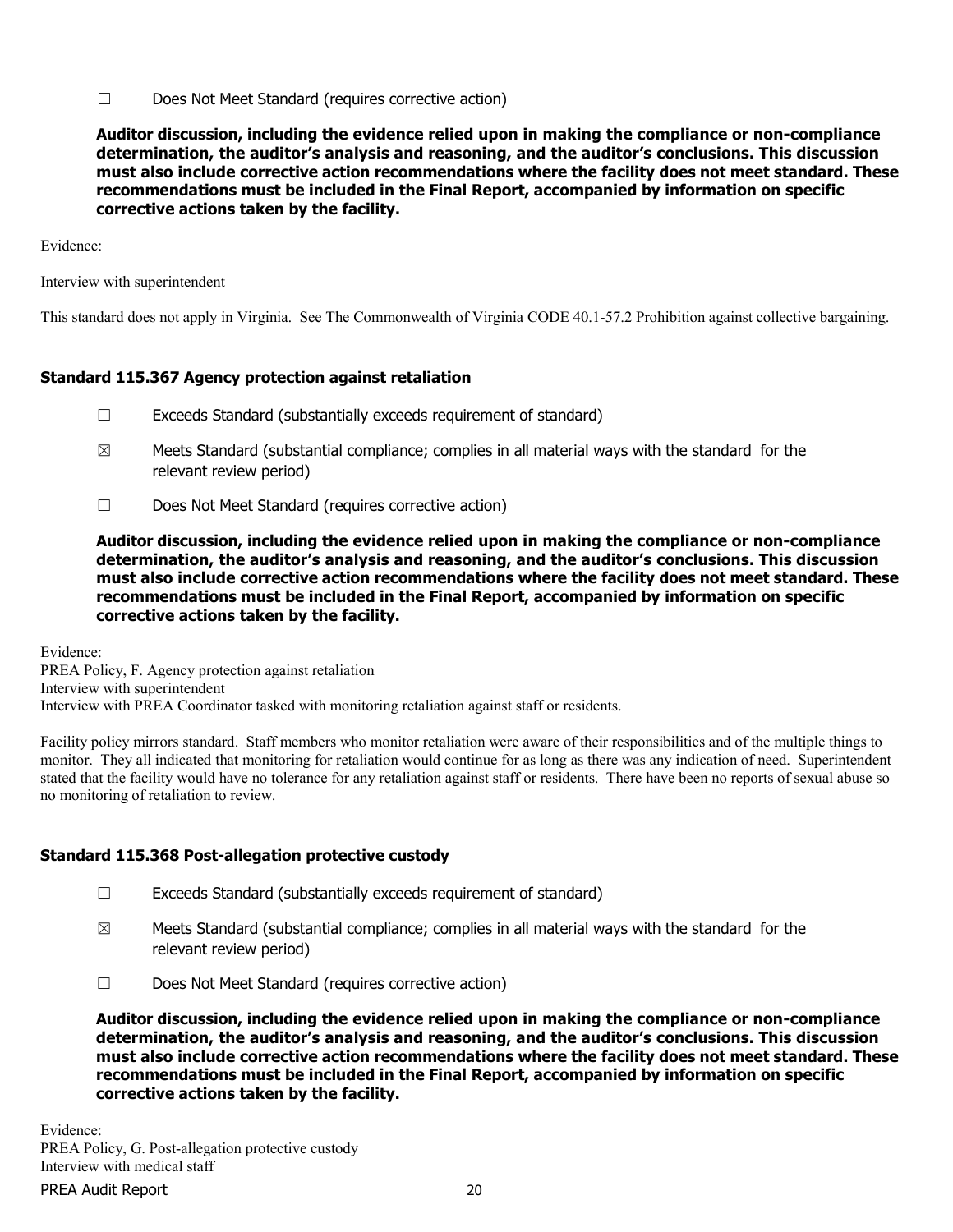Interview with superintendent Interviews with staff

Facility policy mirrors standard. There have been no allegations of sexual abuse over the past twelve months and no residents who reported being at risk of sexual victimization over the past 12 months. Staff interviews indicated that the facility has very limited uses of isolation (only as short sanction as behavior modification consequence). There have been no incidences of residents being isolated as a result of a sexual abuse allegation.

### **Standard 115.371 Criminal and administrative agency investigations**

- ☐ Exceeds Standard (substantially exceeds requirement of standard)
- $\boxtimes$  Meets Standard (substantial compliance; complies in all material ways with the standard for the relevant review period)
- ☐ Does Not Meet Standard (requires corrective action)

**Auditor discussion, including the evidence relied upon in making the compliance or non-compliance determination, the auditor's analysis and reasoning, and the auditor's conclusions. This discussion must also include corrective action recommendations where the facility does not meet standard. These recommendations must be included in the Final Report, accompanied by information on specific corrective actions taken by the facility.**

Evidence:

PREA Policy, A. Criminal and administrative agency investigations, Internal/administrative investigations Review of training certificates of facility investigator Review of Memorandum from Lynchburg Department of Human Services/CPS Interview with investigator Interview with PREA Coordinator Interview with superintendent

Facility policy closely mirrors standard. In addition, the policy does an excellent job of separating out the responsibilities and differences in a criminal and an administrative investigation. Facility will refer any allegation that appears to be criminal in nature to LPD. LPD is aware of PREA standards and their duties as they relate to same. This is a local pd.

Policy articulates the facility's responsibility to assist LPD and to attempt to remain informed about the progress of the investigation.

This auditor advised having additional facility administrators trained to conduct administrative investigations.

There have been no investigations of this type over the past twelve months and so no investigations to review.

### **Standard 115.372 Evidentiary standard for administrative investigations**

- ☐ Exceeds Standard (substantially exceeds requirement of standard)
- $\boxtimes$  Meets Standard (substantial compliance; complies in all material ways with the standard for the relevant review period)
- ☐ Does Not Meet Standard (requires corrective action)

**Auditor discussion, including the evidence relied upon in making the compliance or non-compliance determination, the auditor's analysis and reasoning, and the auditor's conclusions. This discussion must also include corrective action recommendations where the facility does not meet standard. These recommendations must be included in the Final Report, accompanied by information on specific corrective actions taken by the facility.**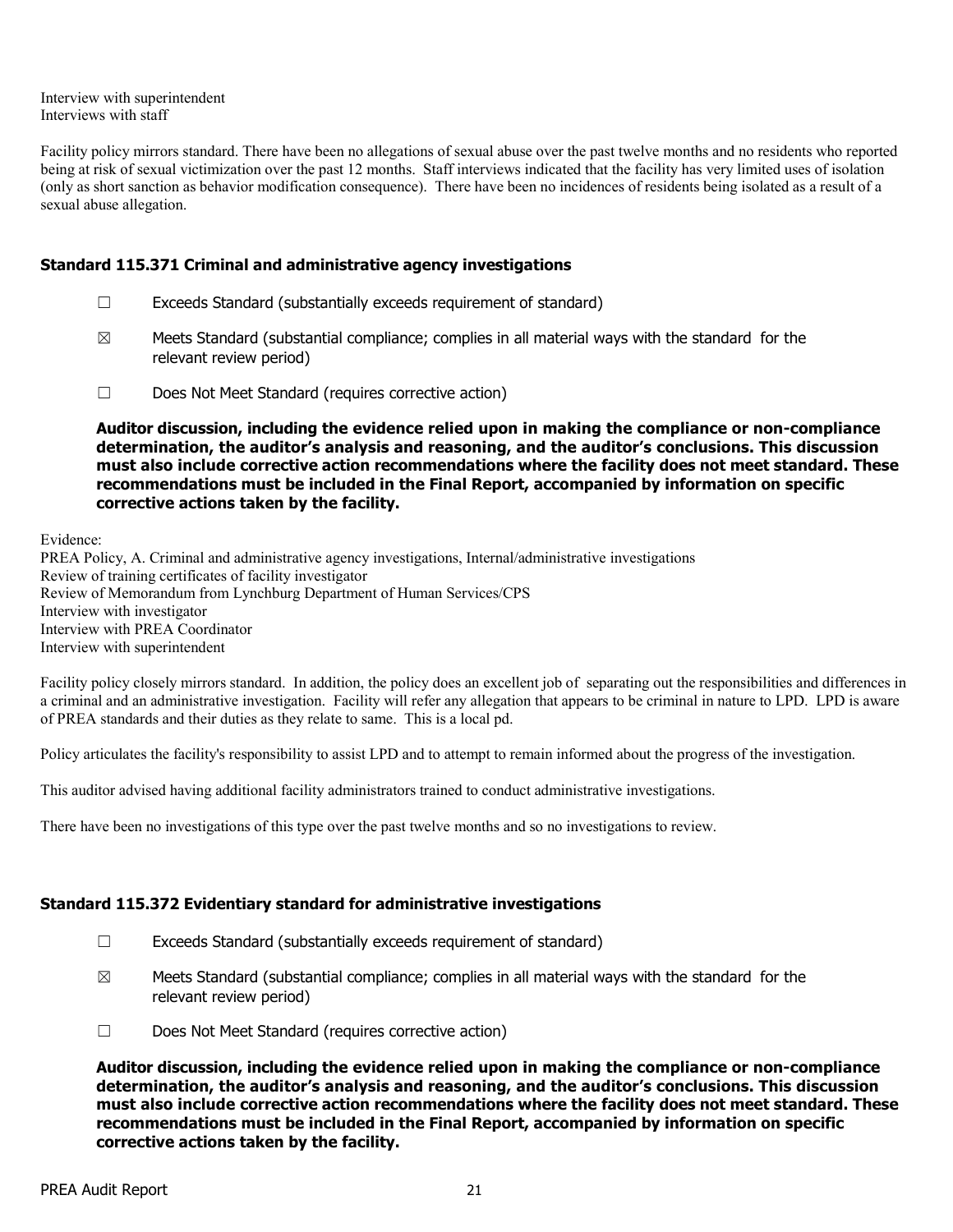Evidence:

PREA Policy, B. Evidentiary standard for administrative investigations Interview with investigator

Facility policy mirrors standard. Facility investigator indicated that the facility would require no standard higher than preponderance of evidence in determining whether allegations of sexual abuse or sexual harassment are substantiated.

This facility has had no allegations of sexual abuse; there have been no investigations.

# **Standard 115.373 Reporting to residents**

- ☐ Exceeds Standard (substantially exceeds requirement of standard)
- $\boxtimes$  Meets Standard (substantial compliance; complies in all material ways with the standard for the relevant review period)
- ☐ Does Not Meet Standard (requires corrective action)

**Auditor discussion, including the evidence relied upon in making the compliance or non-compliance determination, the auditor's analysis and reasoning, and the auditor's conclusions. This discussion must also include corrective action recommendations where the facility does not meet standard. These recommendations must be included in the Final Report, accompanied by information on specific corrective actions taken by the facility.**

Evidence: PREA Policy, C. Reporting to Residents Interview with superintendent

Facility policy mirrors standard. Facility does administrative investigations only. Facility has not had any allegations of sexual abuse so no investigations to review for reporting to residents. Superintendent understood the facility's responsibility to notify a resident whether the allegation has been determined to be substantiated, unsubstantiated or unfounded.

# **Standard 115.376 Disciplinary sanctions for staff**

- ☐ Exceeds Standard (substantially exceeds requirement of standard)
- $\boxtimes$  Meets Standard (substantial compliance; complies in all material ways with the standard for the relevant review period)
- ☐ Does Not Meet Standard (requires corrective action)

**Auditor discussion, including the evidence relied upon in making the compliance or non-compliance determination, the auditor's analysis and reasoning, and the auditor's conclusions. This discussion must also include corrective action recommendations where the facility does not meet standard. These recommendations must be included in the Final Report, accompanied by information on specific corrective actions taken by the facility.**

Evidence:

PREA Policy, A. Disciplinary sanctions for staff

Facility policy closely mirrors standard. There have been no terminations of staff for sexual abuse or sexual harassment.

### **Standard 115.377 Corrective action for contractors and volunteers**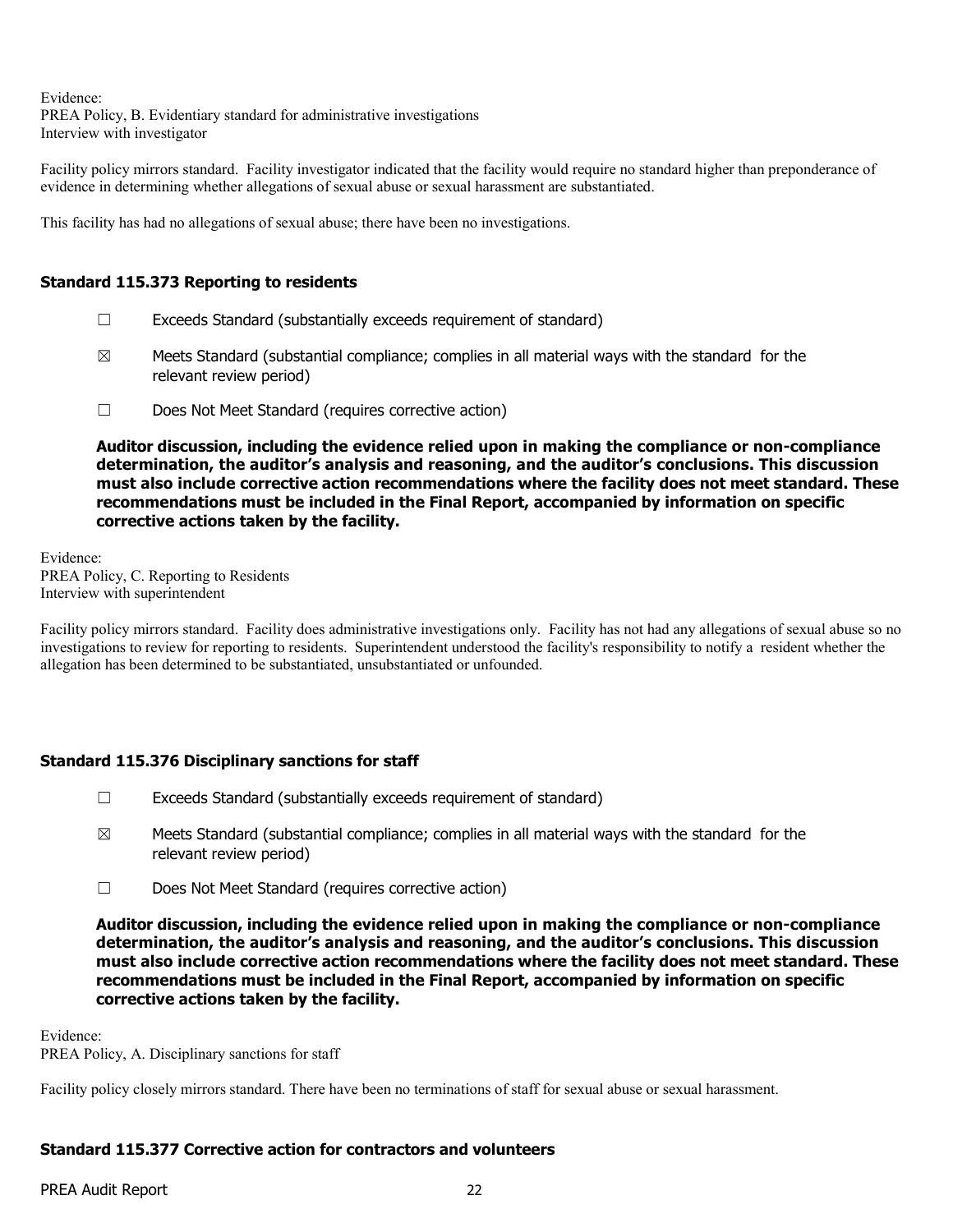- ☐ Exceeds Standard (substantially exceeds requirement of standard)
- $\boxtimes$  Meets Standard (substantial compliance; complies in all material ways with the standard for the relevant review period)
- ☐ Does Not Meet Standard (requires corrective action)

**Auditor discussion, including the evidence relied upon in making the compliance or non-compliance determination, the auditor's analysis and reasoning, and the auditor's conclusions. This discussion must also include corrective action recommendations where the facility does not meet standard. These recommendations must be included in the Final Report, accompanied by information on specific corrective actions taken by the facility.**

Evidence: PREA Policy, B. Corrective action for contractors and volunteers Interview with superintendent

Facility policy closely mirrors standard. There have been no allegations against volunteers/contractors at this facility.Superintendent stated that volunteers/contractors wouldn't be allowed to have contact after an allegation

### **Standard 115.378 Disciplinary sanctions for residents**

- ☐ Exceeds Standard (substantially exceeds requirement of standard)
- $\boxtimes$  Meets Standard (substantial compliance; complies in all material ways with the standard for the relevant review period)
- ☐ Does Not Meet Standard (requires corrective action)

**Auditor discussion, including the evidence relied upon in making the compliance or non-compliance determination, the auditor's analysis and reasoning, and the auditor's conclusions. This discussion must also include corrective action recommendations where the facility does not meet standard. These recommendations must be included in the Final Report, accompanied by information on specific corrective actions taken by the facility.**

Evidence: PREA Policy, C. Interventions and disciplinary sanctions for residents, Interview with superintendent Interview with mental health staff

Facility policy mirrors standard. There have been no allegations against a resident. All sexual contact between residents is prohibited by the facility. Residents may not be disciplined for sexual contact with staff unless staff did not consent to such contact.

#### **Standard 115.381 Medical and mental health screenings; history of sexual abuse**

- ☐ Exceeds Standard (substantially exceeds requirement of standard)
- $\boxtimes$  Meets Standard (substantial compliance; complies in all material ways with the standard for the relevant review period)
- ☐ Does Not Meet Standard (requires corrective action)

**Auditor discussion, including the evidence relied upon in making the compliance or non-compliance determination, the auditor's analysis and reasoning, and the auditor's conclusions. This discussion must also include corrective action recommendations where the facility does not meet standard. These recommendations must be included in the Final Report, accompanied by information on specific corrective actions taken by the facility.**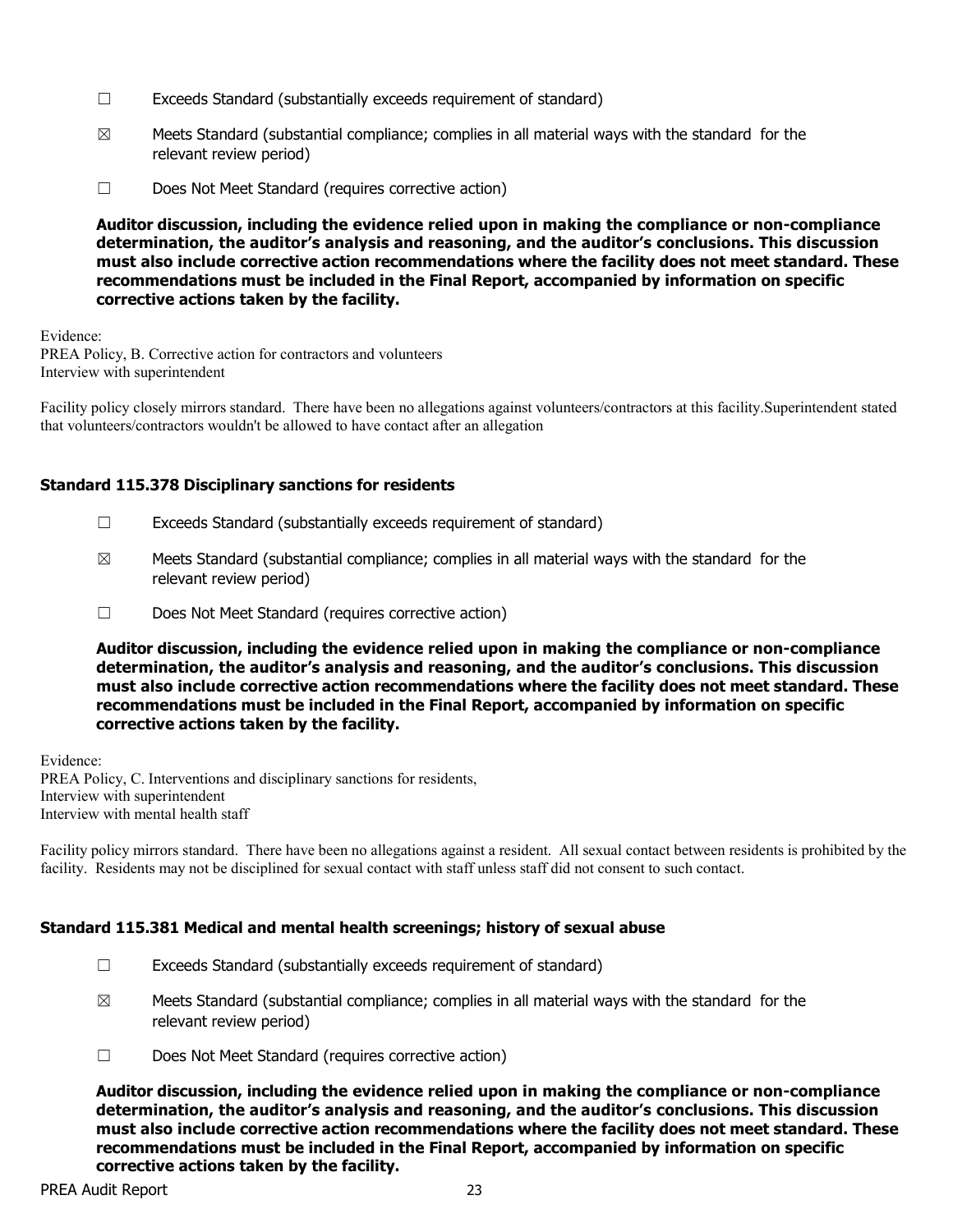Evidence:

PREA Policy, A. Medical and mental health screenings; history of abuse Interview with resident who disclosed prior sexual abuse Interview mental health provider

Facility policy closely mirrors standard. This facility has an excellent relationship with local Community Services Board (community mental health provider) with a staff member from CSB on site at the LRJDC. Any resident disclosing prior sexual abuse or prior perpetration of sexual abuse generates a referral which goes straight to QMHP office that day.

One resident who disclosed prior sexual abuse at intake (abuse occurred in the community) was in current population. Resident was interviewed by this auditor and intake file reviewed. Resident was offered a follow-up meeting in timeframe required by standard.

# **Standard 115.382 Access to emergency medical and mental health services**

- $\Box$  Exceeds Standard (substantially exceeds requirement of standard)
- $\boxtimes$  Meets Standard (substantial compliance; complies in all material ways with the standard for the relevant review period)
- ☐ Does Not Meet Standard (requires corrective action)

**Auditor discussion, including the evidence relied upon in making the compliance or non-compliance determination, the auditor's analysis and reasoning, and the auditor's conclusions. This discussion must also include corrective action recommendations where the facility does not meet standard. These recommendations must be included in the Final Report, accompanied by information on specific corrective actions taken by the facility.**

Evidence: PREA Policy, B. Access to emergency medical and mental health services Interview with nurse Interview with secure staff

Facility policy mirrors standard. Services are provided at Lynchburg General Hospital. No records maintained on site. Resident victims of sexual abuse would be transported to Lynchburg General Hospital. Nurse on LRJDC staff has thorough understanding of protocol and appears to have good rapport with residents. Very aware of required services and good communication with staff at Lynchburg General Hospital (did rotation with SANE staff during nursing training).

### **Standard 115.383 Ongoing medical and mental health care for sexual abuse victims and abusers**

- ☐ Exceeds Standard (substantially exceeds requirement of standard)
- $\boxtimes$  Meets Standard (substantial compliance; complies in all material ways with the standard for the relevant review period)
- ☐ Does Not Meet Standard (requires corrective action)

**Auditor discussion, including the evidence relied upon in making the compliance or non-compliance determination, the auditor's analysis and reasoning, and the auditor's conclusions. This discussion must also include corrective action recommendations where the facility does not meet standard. These recommendations must be included in the Final Report, accompanied by information on specific corrective actions taken by the facility.**

Evidence: PREA Policy, C. Ongoing medical and mental health care for sexual abuse victims and abusers Interview with medical staff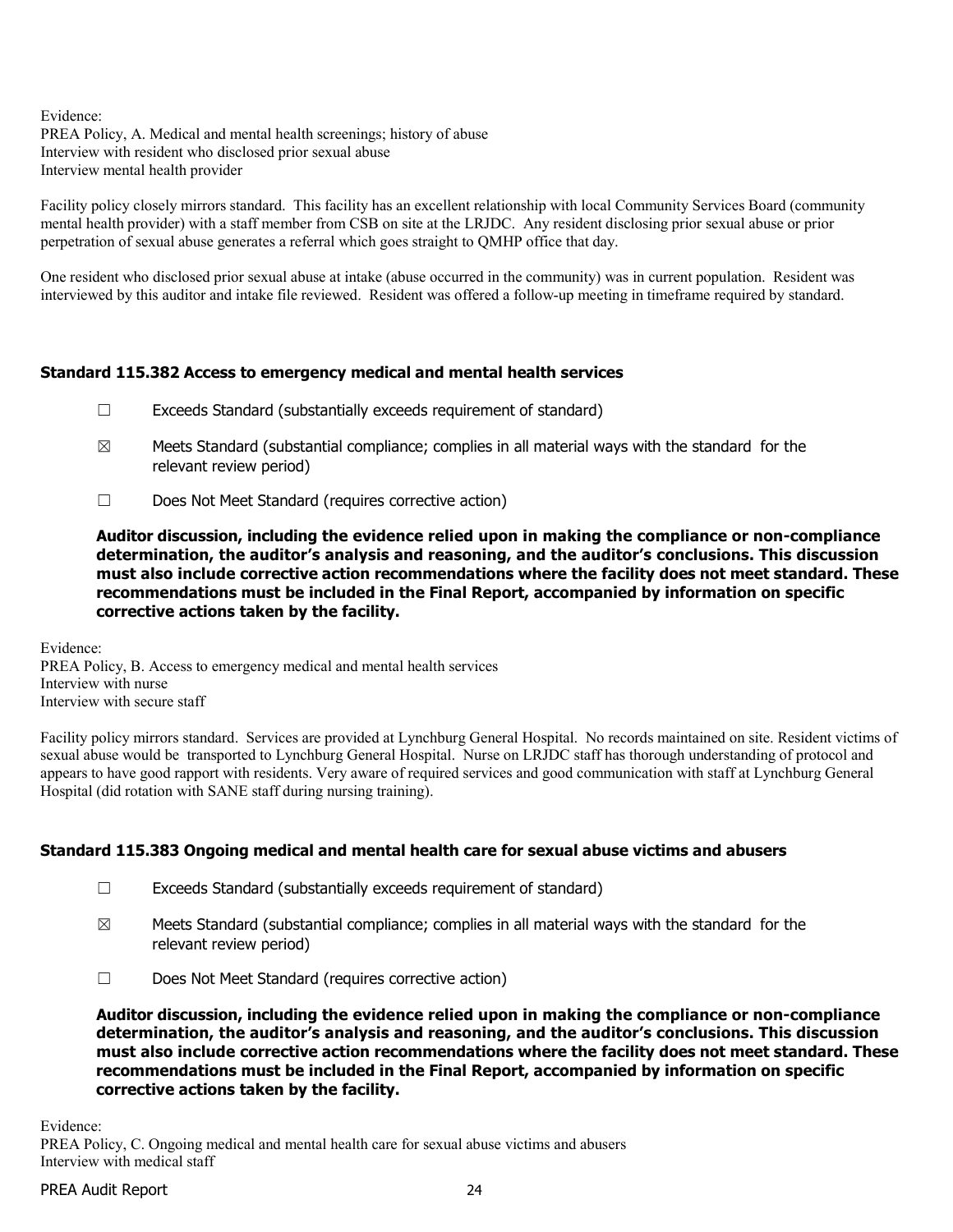Interview with mental health staff

Facility policy mirrors standard. This facility has had no incidents of sexual abuse at the facility. Strong community partnerships are in place to provide services as needed. On-site provider is from Horizon Behaviorial Health of Central Virginia (formally Community Services Board) which is the community standard of care (position is grant-funded).

#### **Standard 115.386 Sexual abuse incident reviews**

- ☐ Exceeds Standard (substantially exceeds requirement of standard)
- $\boxtimes$  Meets Standard (substantial compliance; complies in all material ways with the standard for the relevant review period)
- ☐ Does Not Meet Standard (requires corrective action)

**Auditor discussion, including the evidence relied upon in making the compliance or non-compliance determination, the auditor's analysis and reasoning, and the auditor's conclusions. This discussion must also include corrective action recommendations where the facility does not meet standard. These recommendations must be included in the Final Report, accompanied by information on specific corrective actions taken by the facility.**

Evidence: PREA Policy, A. Sexual abuse incident review Interview with superintendent Interview with PREA Coordinator Interview with sexual abuse incident review team members (2)

There have been no incidents of sexual abuse at this facility. Facility policy mirrors standard. Auditor discussed facility's process for reviewing other serious incidents and found process to be thorough. Auditor talked with facility superintendent, PREA Coordinator and members of sexual abuse incident review team about maintaining the integrity of this process for all sexual abuse allegations.

### **Standard 115.387 Data collection**

- ☐ Exceeds Standard (substantially exceeds requirement of standard)
- $\boxtimes$  Meets Standard (substantial compliance; complies in all material ways with the standard for the relevant review period)
- ☐ Does Not Meet Standard (requires corrective action)

**Auditor discussion, including the evidence relied upon in making the compliance or non-compliance determination, the auditor's analysis and reasoning, and the auditor's conclusions. This discussion must also include corrective action recommendations where the facility does not meet standard. These recommendations must be included in the Final Report, accompanied by information on specific corrective actions taken by the facility.**

Evidence: PREA Policy, B. Data collection

Facility policy mirrors standard. There have been no incidents of sexual abuse at this facility. DOJ has not requested data.

#### **Standard 115.388 Data review for corrective action**

 $\Box$  Exceeds Standard (substantially exceeds requirement of standard)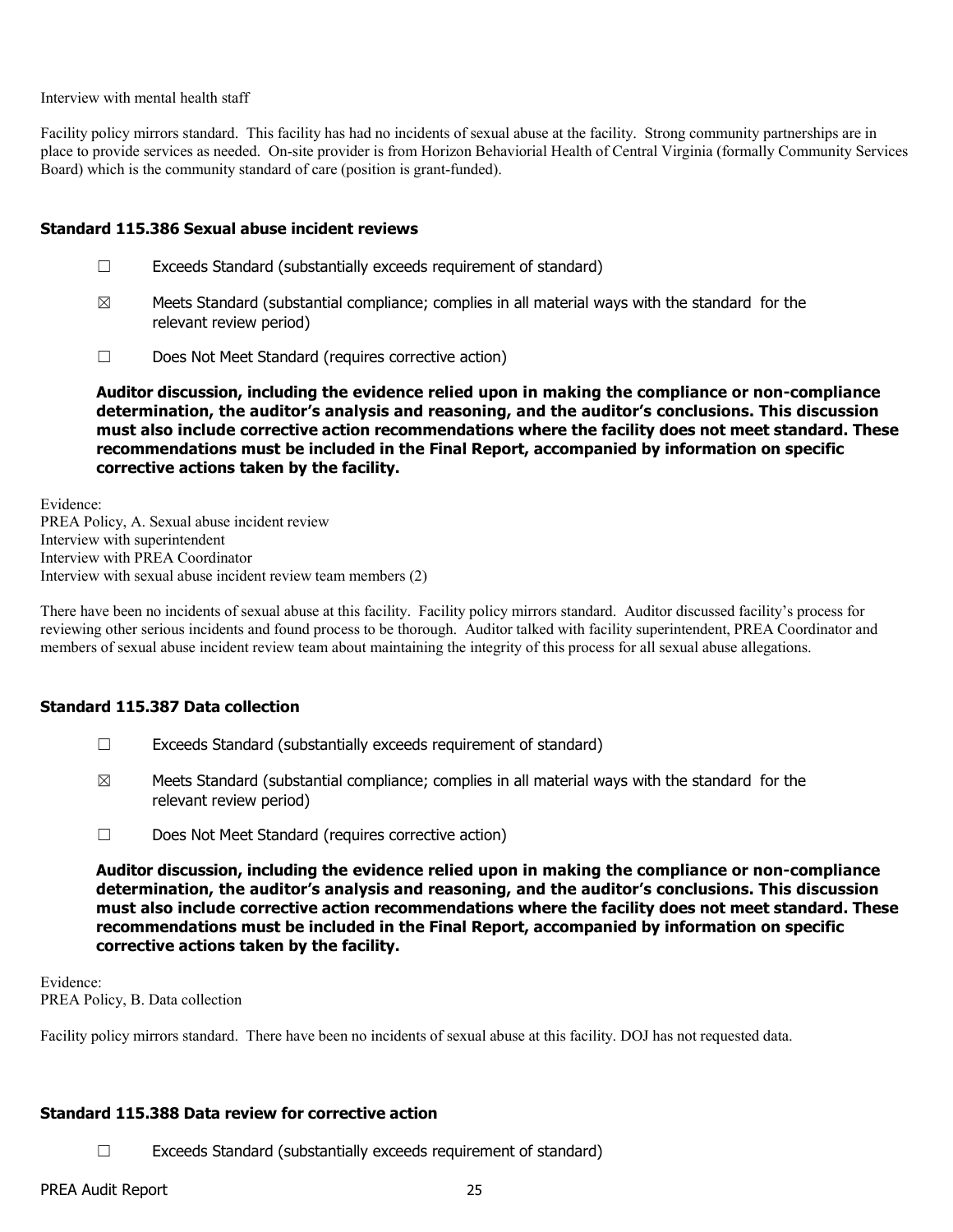- $\boxtimes$  Meets Standard (substantial compliance; complies in all material ways with the standard for the relevant review period)
- ☐ Does Not Meet Standard (requires corrective action)

**Auditor discussion, including the evidence relied upon in making the compliance or non-compliance determination, the auditor's analysis and reasoning, and the auditor's conclusions. This discussion must also include corrective action recommendations where the facility does not meet standard. These recommendations must be included in the Final Report, accompanied by information on specific corrective actions taken by the facility.**

Evidence: PREA Policy, B. Data review for corrective action Interview with superintendent Review of annual report Website review

The facility provided its annual report for review; it is posted on the facility's website (see address below). Facility policy mirrors standard. There have been no incidents of sexual abuse at this facility.

www.Lynchburgva.gov, Juvenile Services Department link, LRJDC tab.

#### **Standard 115.389 Data storage, publication, and destruction**

- ☐ Exceeds Standard (substantially exceeds requirement of standard)
- $\boxtimes$  Meets Standard (substantial compliance; complies in all material ways with the standard for the relevant review period)
- ☐ Does Not Meet Standard (requires corrective action)

**Auditor discussion, including the evidence relied upon in making the compliance or non-compliance determination, the auditor's analysis and reasoning, and the auditor's conclusions. This discussion must also include corrective action recommendations where the facility does not meet standard. These recommendations must be included in the Final Report, accompanied by information on specific corrective actions taken by the facility.**

Evidence: PREA Policy, C. Data storage, publication and destruction Interview with PREA Coordinator

Facility policy mirrors standard. There have been no incidents of sexual abuse in prior years. There have been no reports published. Interview with PREA Coordinator indicated knowledge of the standard and the requirement to both make information publicly available and to remove personal identifiers.

### **AUDITOR CERTIFICATION**

I certify that:

 $\boxtimes$  The contents of this report are accurate to the best of my knowledge.

 $\boxtimes$  No conflict of interest exists with respect to my ability to conduct an audit of the agency under

PREA Audit Report 26